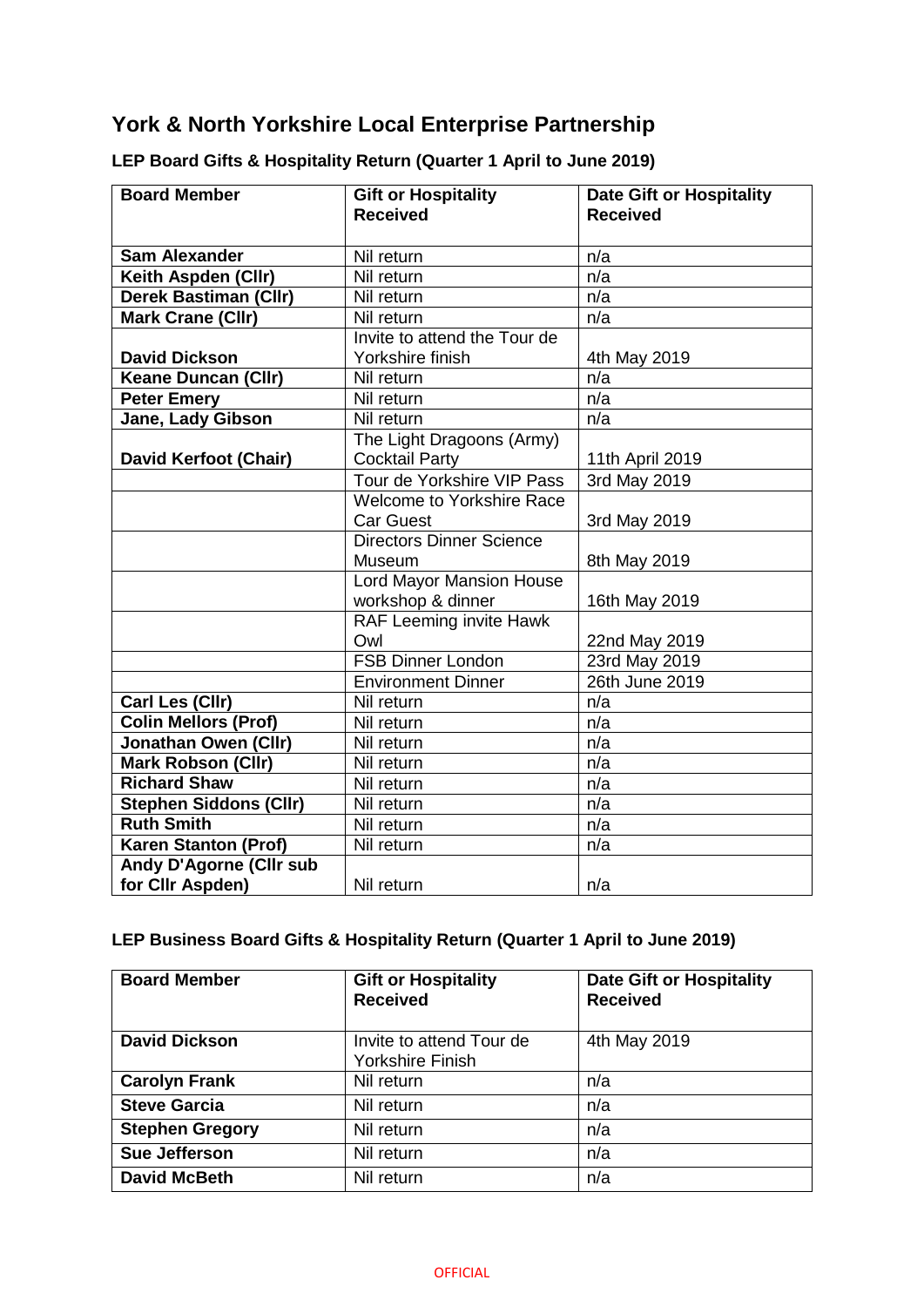| <b>Alex Robinson</b>        | Nil return                | n/a          |
|-----------------------------|---------------------------|--------------|
| <b>Richard Shaw (Chair)</b> | Nil return                | n/a          |
| <b>Andrew Swift</b>         | Nil return                | n/a          |
| <b>Lee Viney</b>            | Nil return                | n/a          |
| lan Walker                  | 1 ticket for UEFA Q-Final | 9th May 2019 |
| <b>Mark Wilcockson</b>      | Nil return                | n/a          |

#### **LEP Infrastructure & Joint Assets Board Gifts & Hospitality Return (Quarter 1 April to June 2019)**

| <b>Board Member</b>           | <b>Gift or Hospitality</b> | <b>Date Gift or Hospitality</b> |
|-------------------------------|----------------------------|---------------------------------|
|                               | <b>Received</b>            | <b>Received</b>                 |
|                               |                            |                                 |
| <b>Steve Arnold (CIIr)</b>    | Nil return                 | n/a                             |
| <b>Mark Crane (Cllr)</b>      | Nil return                 | n/a                             |
| Angie Dale (Cllr)             | Nil return                 | n/a                             |
|                               | Invite to attend Tour de   |                                 |
| <b>David Dickson (Chair)</b>  | <b>Yorkshire Finish</b>    | 4th May 2019                    |
| <b>Richard Foster (Cllr)</b>  | Nil return                 | n/a                             |
| <b>Phil Ireland (CIIr)</b>    | Nil return                 | n/a                             |
| <b>Andrew Lee (Cllr)</b>      | Nil return                 | n/a                             |
| <b>Jocelyn Manners-</b>       |                            |                                 |
| <b>Armstrong</b>              | Nil return                 | n/a                             |
| <b>Chris Matthews (Cllr)</b>  | Nil return                 | n/a                             |
| <b>Steve Siddons (Cllr)</b>   | Nil return                 | n/a                             |
| <b>Andrew Waller (Cllr)</b>   | Nil return                 | n/a                             |
| <b>Peter Wilkinson (Cllr)</b> | Nil return                 | n/a                             |

**LEP Skills & Employability Board Gifts & Hospitality Return (Quarter 1 April to June 2019)**

| <b>Board Member</b>          | <b>Gift or Hospitality</b><br><b>Received</b> | <b>Date Gift or Hospitality</b><br><b>Received</b> |
|------------------------------|-----------------------------------------------|----------------------------------------------------|
|                              |                                               |                                                    |
| <b>Sam Alexander</b>         | Nil return                                    | n/a                                                |
| <b>Tom Banham</b>            | Nil return                                    | n/a                                                |
| <b>Paul Bell</b>             | Nil return                                    | n/a                                                |
| <b>Jo Corney</b>             | Nil return                                    | n/a                                                |
| <b>Carolyn Frank</b>         | Nil return                                    | n/a                                                |
| <b>Tim Gilbanks</b>          | Nil return                                    | n/a                                                |
| <b>Margaret Hicks-Clarke</b> | Nil return                                    | n/a                                                |
| <b>Judith Kirk</b>           | Nil return                                    | n/a                                                |
| <b>Charles Lane</b>          | Nil return                                    | n/a                                                |
| <b>Laura Mason</b>           | Nil return                                    | n/a                                                |
| <b>Matt Parsons</b>          | Nil return                                    | n/a                                                |
| <b>Phil Sayles</b>           | Nil return                                    | n/a                                                |
| Ruth Smith (Chair)           | Nil return                                    | n/a                                                |
| <b>Maxine Squire</b>         | Nil return                                    | n/a                                                |
| <b>Allan Stewart</b>         | Nil return                                    | n/a                                                |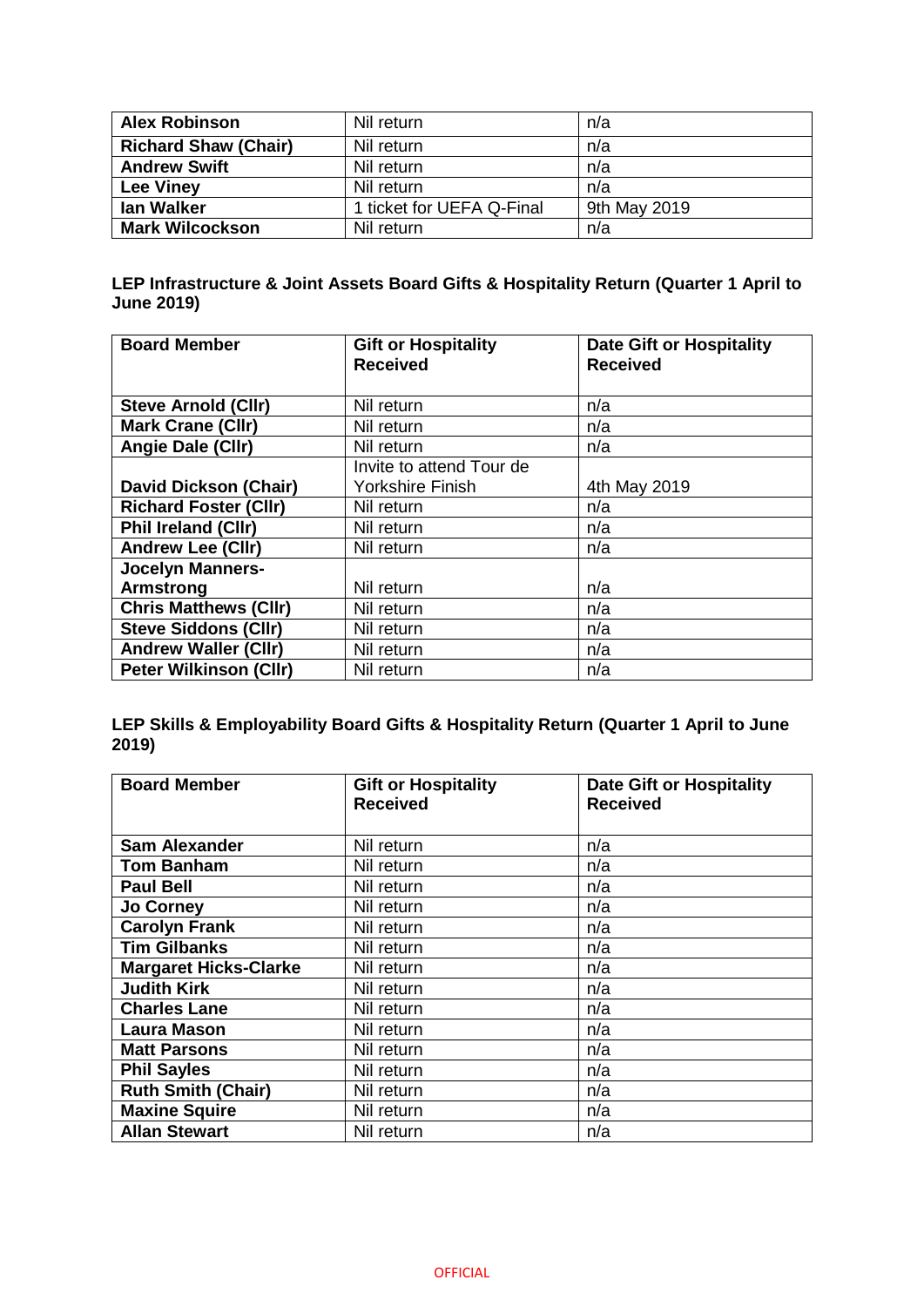| <b>Board Member</b>           | <b>Gift or Hospitality</b>        | <b>Date Gift or Hospitality</b> |
|-------------------------------|-----------------------------------|---------------------------------|
|                               | <b>Received</b>                   | <b>Received</b>                 |
|                               |                                   |                                 |
| <b>Sam Alexander</b>          | Nil return                        | n/a                             |
| Keith Aspden (Cllr)           | Nil return                        | n/a                             |
| <b>Mark Crane (Cllr)</b>      | Nil return                        | n/a                             |
| <b>David Dickson</b>          | Nil return                        | n/a                             |
|                               | Northern Powerhouse               |                                 |
| <b>Keane Duncan (Cllr)</b>    | Leaders Lunch                     | 30th September 2019             |
| <b>Peter Emery</b>            | Nil return                        | n/a                             |
| Jane, Lady Gibson             | Nil return                        | n/a                             |
| <b>David Kerfoot (Chair)</b>  | <b>DEFRA Breakfast Briefing</b>   | 9th July 2019                   |
|                               | <b>YAS Presidents Lunch</b>       | 9th July 2019                   |
|                               | Scarborough Cricket               |                                 |
|                               | Festival                          | 20th August 2019                |
|                               | <b>UCI VIP Pass Northallerton</b> | 25th September 2019             |
|                               | <b>UCI Finish Pass Harrogate</b>  | 29th September 2019             |
| Carl Les (Cllr)               | Nil return                        | n/a                             |
| <b>Colin Mellors (Prof)</b>   | Nil return                        | n/a                             |
| <b>Jonathan Owen (Cllr)</b>   | Nil return                        | n/a                             |
| <b>Richard Shaw</b>           | Nil return                        | n/a                             |
| <b>Stephen Siddons (Cllr)</b> | Nil return                        | n/a                             |
| Vacancy                       |                                   |                                 |
| Vacancy                       |                                   |                                 |
| Andy D'Agorne (Cllr sub       |                                   |                                 |
| for Cllr Aspden)              | Nil return                        | n/a                             |

**LEP Board Gifts & Hospitality Return (Quarter 2 July to September 2019)**

## **LEP Business Board Gifts & Hospitality Return (Quarter 2 July to September 2019)**

| <b>Board Member</b>         | <b>Gift or Hospitality</b>   | <b>Date Gift or Hospitality</b> |
|-----------------------------|------------------------------|---------------------------------|
|                             | <b>Received</b>              | <b>Received</b>                 |
|                             |                              |                                 |
| <b>Jane Coope</b>           | Nil return                   | n/a                             |
| <b>David Dickson</b>        | Nil return                   | n/a                             |
| <b>Carolyn Frank</b>        | Nil return                   | n/a                             |
| <b>Steve Garcia</b>         | Nil return                   | n/a                             |
| <b>Stephen Gregory</b>      | Nil return                   | n/a                             |
| Sue Jefferson               | Nil return                   | n/a                             |
| <b>David McBeth</b>         | Nil return                   | n/a                             |
| <b>Alex Robinson</b>        | (to be received)             |                                 |
| <b>Richard Shaw (Chair)</b> | Nil return                   | n/a                             |
| <b>Andrew Swift</b>         | Nil return                   | n/a                             |
| <b>Lee Viney</b>            | Nil return                   | n/a                             |
| lan Walker                  | Cricket Tickets (Headingley) | 25th July 2019                  |
|                             | Cricket Tickets (Headingley) | 11th August 2019                |
| <b>Mark Wilcockson</b>      | Nil return                   | n/a                             |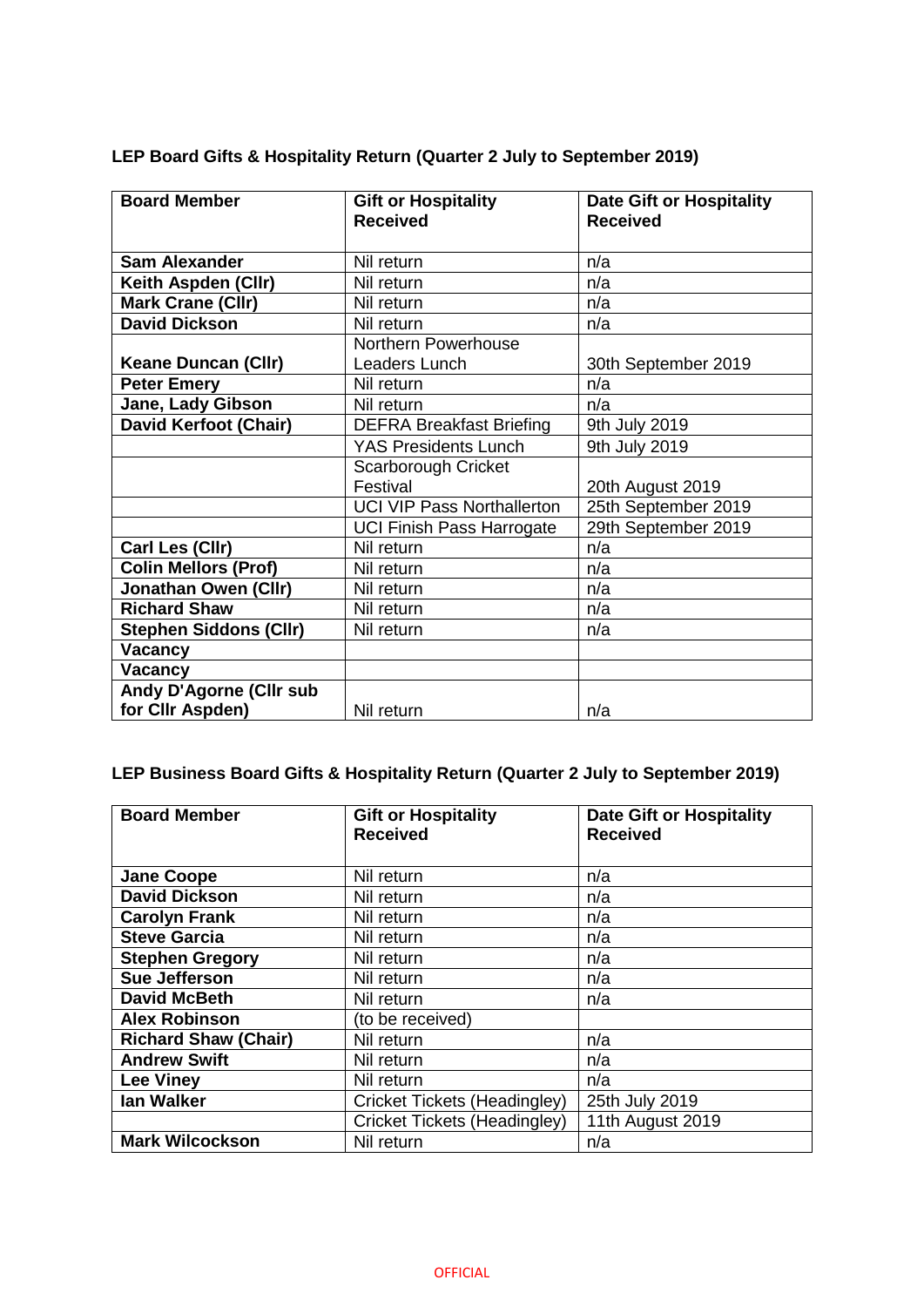**LEP Infrastructure & Joint Assets Board Gifts & Hospitality Return (Quarter 2 July to September 2019)**

| <b>Board Member</b>           | <b>Gift or Hospitality</b><br><b>Received</b> | <b>Date Gift or Hospitality</b><br><b>Received</b> |
|-------------------------------|-----------------------------------------------|----------------------------------------------------|
| <b>Steve Arnold (CIIr)</b>    | Nil return                                    | n/a                                                |
| <b>Mark Crane (Cllr)</b>      | Nil return                                    | n/a                                                |
| Angie Dale (Cllr)             | Nil return                                    | n/a                                                |
| <b>David Dickson (Chair)</b>  | Nil return                                    | n/a                                                |
| <b>Richard Foster (Cllr)</b>  | Nil return                                    | n/a                                                |
| <b>Phil Ireland (CIIr)</b>    | Nil return                                    | n/a                                                |
| <b>Andrew Lee (Cllr)</b>      | (to be received)                              |                                                    |
| <b>Jocelyn Manners-</b>       |                                               |                                                    |
| <b>Armstrong</b>              | Nil return                                    | n/a                                                |
| <b>Chris Matthews (CIIr)</b>  | Nil return                                    | n/a                                                |
| <b>Steve Siddons (Cllr)</b>   | Nil return                                    | n/a                                                |
| <b>Andrew Waller (Cllr)</b>   | (to be received)                              |                                                    |
| <b>Peter Wilkinson (Cllr)</b> | Nil return                                    | n/a                                                |

**LEP Skills & Employability Board Gifts & Hospitality Return (Quarter 2 July to September 2019)**

| <b>Board Member</b>          | <b>Gift or Hospitality</b><br><b>Received</b> | <b>Date Gift or Hospitality</b><br><b>Received</b> |
|------------------------------|-----------------------------------------------|----------------------------------------------------|
|                              |                                               |                                                    |
| <b>Sam Alexander</b>         | Nil return                                    | n/a                                                |
| <b>Tom Banham</b>            | Nil return                                    | n/a                                                |
| <b>Paul Bell</b>             | Nil return                                    | n/a                                                |
| <b>Jo Corney</b>             | Nil return                                    | n/a                                                |
| <b>Carolyn Frank</b>         | (to be received)                              |                                                    |
| <b>Claire Gavaghan</b>       | Nil return                                    | n/a                                                |
| <b>Tim Gilbanks</b>          | Nil return                                    | n/a                                                |
| <b>Margaret Hicks-Clarke</b> | Nil return                                    | n/a                                                |
| <b>Judith Kirk</b>           | Nil return                                    | n/a                                                |
| <b>Charles Lane</b>          | Nil return                                    | n/a                                                |
| <b>Laura Mason</b>           | Nil return                                    | n/a                                                |
| <b>Phil Sayles</b>           | Nil return                                    | n/a                                                |
| <b>Maxine Squire</b>         | Nil return                                    | n/a                                                |
| <b>Allan Stewart</b>         | Nil return                                    | n/a                                                |

### **LEP Board Gifts & Hospitality Return (Quarter 3 October to December 2019)**

| <b>Board Member</b>      | <b>Gift or Hospitality</b><br><b>Received</b> | <b>Date Gift or Hospitality</b><br><b>Received</b> |
|--------------------------|-----------------------------------------------|----------------------------------------------------|
| <b>Sam Alexander</b>     | Nil return                                    | n/a                                                |
| Keith Aspden (CIIr)      | Nil return                                    | n/a                                                |
| <b>Mark Crane (Cllr)</b> | Nil return                                    | n/a                                                |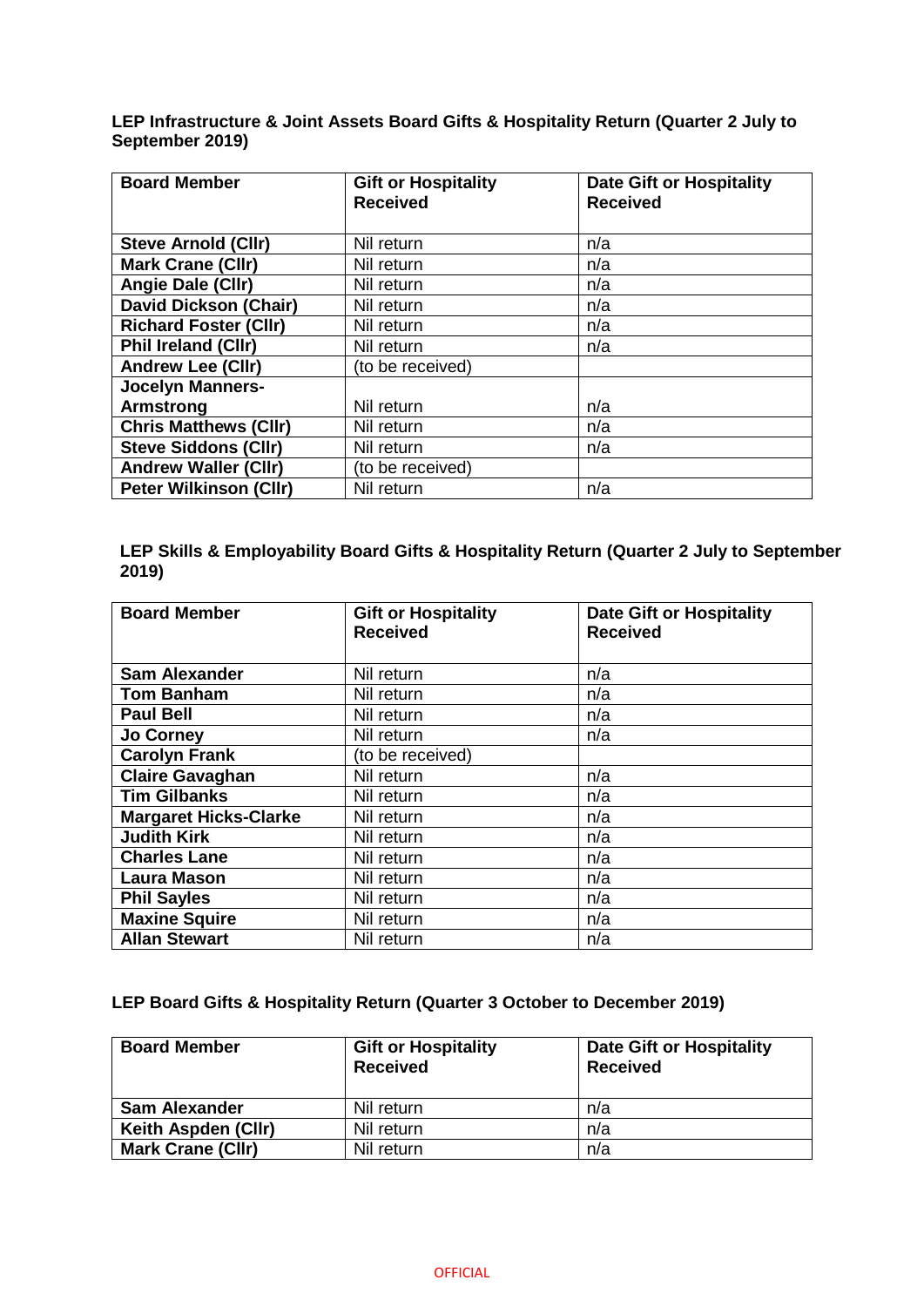|                               | <b>Bridlington Harbour</b>     |                                |
|-------------------------------|--------------------------------|--------------------------------|
| <b>David Dickson</b>          | <b>Commission Lunch</b>        | 17th December 2019             |
| <b>Keane Duncan (Cllr)</b>    | Nil return                     | n/a                            |
| <b>Peter Emery</b>            | Nil return                     | n/a                            |
| Jane, Lady Gibson             | Nil return                     | n/a                            |
| <b>David Kerfoot (Chair)</b>  | <b>NRM Directors Dinner</b>    | 21 <sup>st</sup> October 2019  |
|                               | <b>CBI Annual Dinner</b>       | 24th October 2019              |
|                               | <b>Energy and Clean Growth</b> |                                |
|                               | <b>Dinner</b>                  | 6 <sup>th</sup> November 2019  |
|                               | <b>FERA National Potato</b>    |                                |
|                               | <b>Industry Awards Dinner</b>  | 20 <sup>th</sup> November 2019 |
| Carl Les (Cllr)               | Nil return                     | n/a                            |
| <b>Colin Mellors (Prof)</b>   | Nil return                     | n/a                            |
| <b>Jonathan Owen (Cllr)</b>   | (to be received)               |                                |
| <b>Richard Shaw</b>           | Nil return                     | n/a                            |
| <b>Stephen Siddons (Cllr)</b> | Nil return                     | n/a                            |
| <b>Jan Thornton</b>           | New member n/a                 |                                |
| <b>Kiran Trehan</b>           | New member n/a                 |                                |
| Andy D'Agorne (Cllr sub       |                                |                                |
| for Cllr Aspden)              | Nil return                     | n/a                            |

# **LEP Business Board Gifts & Hospitality Return (Quarter 3 October to December 2019)**

| <b>Board Member</b>         | <b>Gift or Hospitality</b><br><b>Received</b> | <b>Date Gift or Hospitality</b><br><b>Received</b> |
|-----------------------------|-----------------------------------------------|----------------------------------------------------|
|                             |                                               |                                                    |
| <b>Jane Coope</b>           | Nil return                                    | n/a                                                |
|                             | <b>Bridlington Harbour</b>                    |                                                    |
| <b>David Dickson</b>        | <b>Commission Lunch</b>                       | 17th December 2019                                 |
| <b>Carolyn Frank</b>        | Nil return                                    | n/a                                                |
| <b>Steve Garcia</b>         | Nil return                                    | n/a                                                |
| <b>Stephen Gregory</b>      | Nil return                                    | n/a                                                |
| Sue Jefferson               | Nil return                                    | n/a                                                |
| <b>David McBeth</b>         | (to be received)                              |                                                    |
| <b>Alex Robinson</b>        | (to be received)                              |                                                    |
| <b>Richard Shaw (Chair)</b> | Nil return                                    | n/a                                                |
| <b>Andrew Swift</b>         | Nil return                                    | n/a                                                |
| <b>Lee Viney</b>            | Nil return                                    | n/a                                                |
|                             | <b>Walker Crips IFA, Christmas</b>            |                                                    |
| lan Walker                  | Hamper                                        | December 2019                                      |
|                             | Morton Legal, Wine                            | December 2019                                      |
|                             | <b>Cygnet Wealth Management</b>               |                                                    |
|                             | IFA, Christmas Hamper                         | December 2019                                      |
|                             | Foals Gig Tickets x 2                         | December 2019                                      |
|                             | <b>Harford Accountancy</b>                    |                                                    |
|                             | Services, Lunch                               | December 2019                                      |
|                             | HariCoVert Ltd/Mulli Ltd,                     |                                                    |
|                             | Champagne                                     | December 2019                                      |
|                             | Ian Brown Tyres Ltd Wine                      | December 2019                                      |
| <b>Mark Wilcockson</b>      | Nil return                                    | n/a                                                |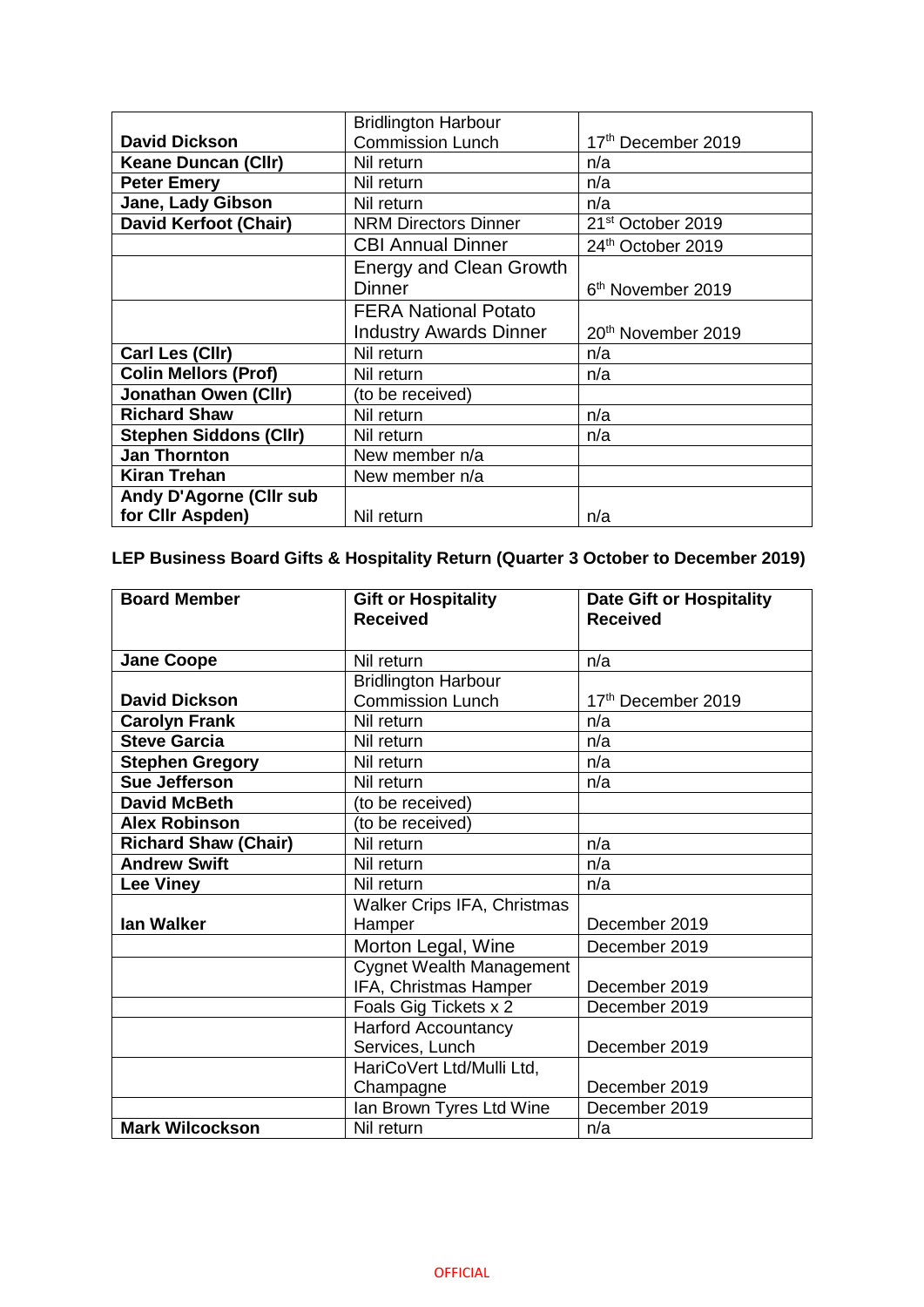**LEP Infrastructure & Joint Assets Board Gifts & Hospitality Return (Quarter 3 October to December 2019)**

| <b>Board Member</b>           | <b>Gift or Hospitality</b> | <b>Date Gift or Hospitality</b> |
|-------------------------------|----------------------------|---------------------------------|
|                               | <b>Received</b>            | <b>Received</b>                 |
| <b>Steve Arnold (Cllr)</b>    | Nil return                 | n/a                             |
| <b>Mark Crane (Cllr)</b>      | Nil return                 | n/a                             |
| Angie Dale (Cllr)             | Nil return                 | n/a                             |
|                               | <b>Bridlington Harbour</b> |                                 |
| <b>David Dickson (Chair)</b>  | <b>Commission Lunch</b>    | 17th December 2019              |
| <b>Richard Foster (Cllr)</b>  | Nil return                 | n/a                             |
| <b>Phil Ireland (CIIr)</b>    | Nil return                 | n/a                             |
| <b>Andrew Lee (Cllr)</b>      | (to be received)           |                                 |
| <b>Jocelyn Manners-</b>       |                            |                                 |
| <b>Armstrong</b>              | Nil return                 | n/a                             |
| <b>Chris Matthews (CIIr)</b>  | Nil return                 | n/a                             |
| <b>Steve Siddons (Cllr)</b>   | Nil return                 | n/a                             |
| <b>Andrew Waller (Cllr)</b>   | (to be received)           |                                 |
| <b>Peter Wilkinson (Cllr)</b> | Nil return                 | n/a                             |

#### **LEP Skills & Employability Board Gifts & Hospitality Return (Quarter 3 October to December 2019)**

| <b>Board Member</b>          | <b>Gift or Hospitality</b><br><b>Received</b> | <b>Date Gift or Hospitality</b><br><b>Received</b> |
|------------------------------|-----------------------------------------------|----------------------------------------------------|
|                              |                                               |                                                    |
| <b>Sam Alexander</b>         | Nil return                                    | n/a                                                |
| <b>Tom Banham</b>            | Nil return                                    | n/a                                                |
| <b>Paul Bell</b>             | Nil return                                    | n/a                                                |
| <b>Jo Corney</b>             | Nil return                                    | n/a                                                |
| <b>Carolyn Frank</b>         | Nil return                                    | n/a                                                |
|                              | Castle Employment Agency,                     |                                                    |
| <b>Claire Gavaghan</b>       | <b>Bottle of Lagioisa Prosecco</b>            | 5 <sup>th</sup> December 2019                      |
| <b>Tim Gilbanks</b>          | Nil return                                    | n/a                                                |
| <b>Margaret Hicks-Clarke</b> | Nil return                                    | n/a                                                |
| <b>Judith Kirk</b>           | Nil return                                    | n/a                                                |
| <b>Charles Lane</b>          | Nil return                                    | n/a                                                |
| <b>Laura Mason</b>           | Nil return                                    | n/a                                                |
| <b>Phil Sayles</b>           | Nil return                                    | n/a                                                |
| <b>Maxine Squire</b>         | Nil return                                    | n/a                                                |
| <b>Allan Stewart</b>         | Nil return                                    | n/a                                                |

### **LEP Board Gifts & Hospitality Return (Quarter 4 January to March 2020)**

| <b>Board Member</b>  | <b>Gift or Hospitality</b><br><b>Received</b> | <b>Date Gift or Hospitality</b><br><b>Received</b> |
|----------------------|-----------------------------------------------|----------------------------------------------------|
| <b>Sam Alexander</b> | Nil return                                    | n/a                                                |
| Keith Aspden (CIIr)  | Nil return                                    | n/a                                                |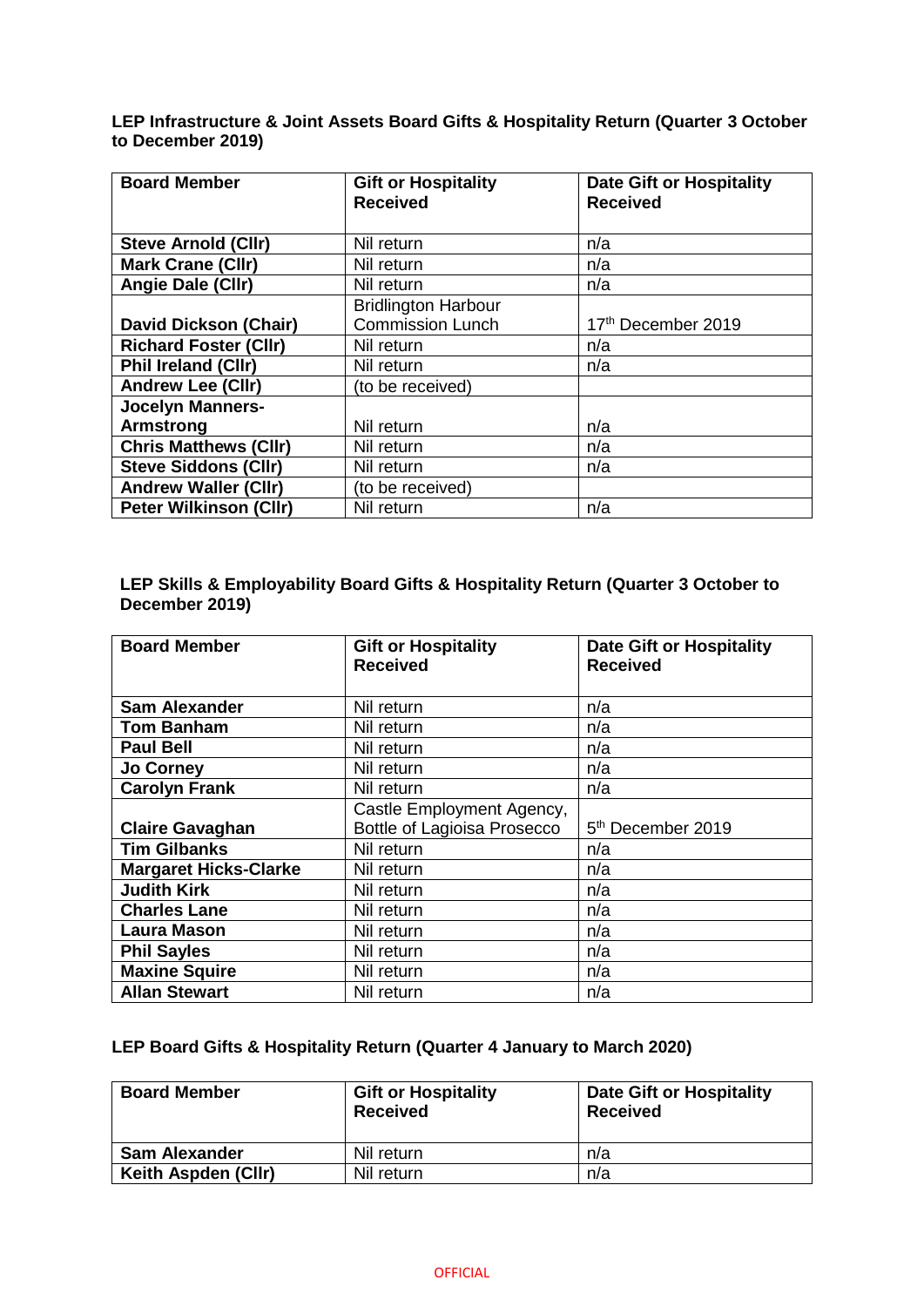| <b>Mark Crane (Cllr)</b>      | Nil return     | n/a |
|-------------------------------|----------------|-----|
| <b>David Dickson</b>          | Nil return     | n/a |
| <b>Keane Duncan (Cllr)</b>    | Nil return     | n/a |
| <b>Peter Emery</b>            | Nil return     | n/a |
| Jane, Lady Gibson             | Nil return     | n/a |
| Sue Jefferson                 | Nil return     | n/a |
| <b>David Kerfoot (Chair)</b>  | Nil return     | n/a |
| Carl Les (Cllr)               | Nil return     | n/a |
| <b>Colin Mellors (Prof)</b>   | Nil return     | n/a |
| <b>Richard Shaw</b>           | Nil return     | n/a |
| <b>Stephen Siddons (Cllr)</b> | Nil return     | n/a |
| <b>Jan Thornton</b>           | New member n/a |     |
| <b>Kiran Trehan</b>           | New member n/a |     |
| Andy D'Agorne (Cllr sub       |                |     |
| for Cllr Aspden)              | Nil return     | n/a |

## **LEP Business Board Gifts & Hospitality Return (Quarter 4 January to March 2020)**

| <b>Board Member</b>         | <b>Gift or Hospitality</b><br><b>Received</b> | <b>Date Gift or Hospitality</b><br><b>Received</b> |
|-----------------------------|-----------------------------------------------|----------------------------------------------------|
| <b>Jane Coope</b>           | Nil return                                    | n/a                                                |
| <b>David Dickson</b>        | Nil return                                    | n/a                                                |
| <b>Carolyn Frank</b>        | Nil return                                    | n/a                                                |
| <b>Steve Garcia</b>         | Nil return                                    | n/a                                                |
| <b>Stephen Gregory</b>      | Nil return                                    | n/a                                                |
| <b>Sue Jefferson</b>        | Nil return                                    | n/a                                                |
| <b>David McBeth</b>         | Nil return                                    | n/a                                                |
| <b>Richard Shaw (Chair)</b> | Nil return                                    | n/a                                                |
| <b>Andrew Swift</b>         | Nil return                                    | n/a                                                |
| <b>Lee Viney</b>            | Nil return                                    | n/a                                                |
| lan Walker                  | Nil return                                    | n/a                                                |
| <b>Mark Wilcockson</b>      | Nil return                                    | n/a                                                |

**LEP Infrastructure & Joint Assets Board Gifts & Hospitality Return (Quarter 4 January to March 2020)**

| <b>Board Member</b>           | <b>Gift or Hospitality</b><br><b>Received</b> | <b>Date Gift or Hospitality</b><br><b>Received</b> |
|-------------------------------|-----------------------------------------------|----------------------------------------------------|
|                               |                                               |                                                    |
| <b>Steve Arnold (CIIr)</b>    | Nil return                                    | n/a                                                |
| <b>Mark Crane (Cllr)</b>      | Nil return                                    | n/a                                                |
| Angie Dale (Cllr)             | Nil return                                    | n/a                                                |
| <b>David Dickson (Chair)</b>  | Nil return                                    | n/a                                                |
| <b>Richard Foster (Cllr)</b>  | Nil return                                    | n/a                                                |
| <b>Phil Ireland (CIIr)</b>    | (to be received)                              |                                                    |
| <b>Andrew Lee (Cllr)</b>      | Nil return                                    | n/a                                                |
| <b>Chris Matthews (CIIr)</b>  | Nil return                                    | n/a                                                |
| <b>Steve Siddons (CIIr)</b>   | Nil return                                    | n/a                                                |
|                               | University of York,                           |                                                    |
| <b>Andrew Waller (Cllr)</b>   | <b>Graduation Dinner</b>                      | 21 <sup>st</sup> January 2020                      |
| <b>Peter Wilkinson (Cllr)</b> | Nil return                                    | n/a                                                |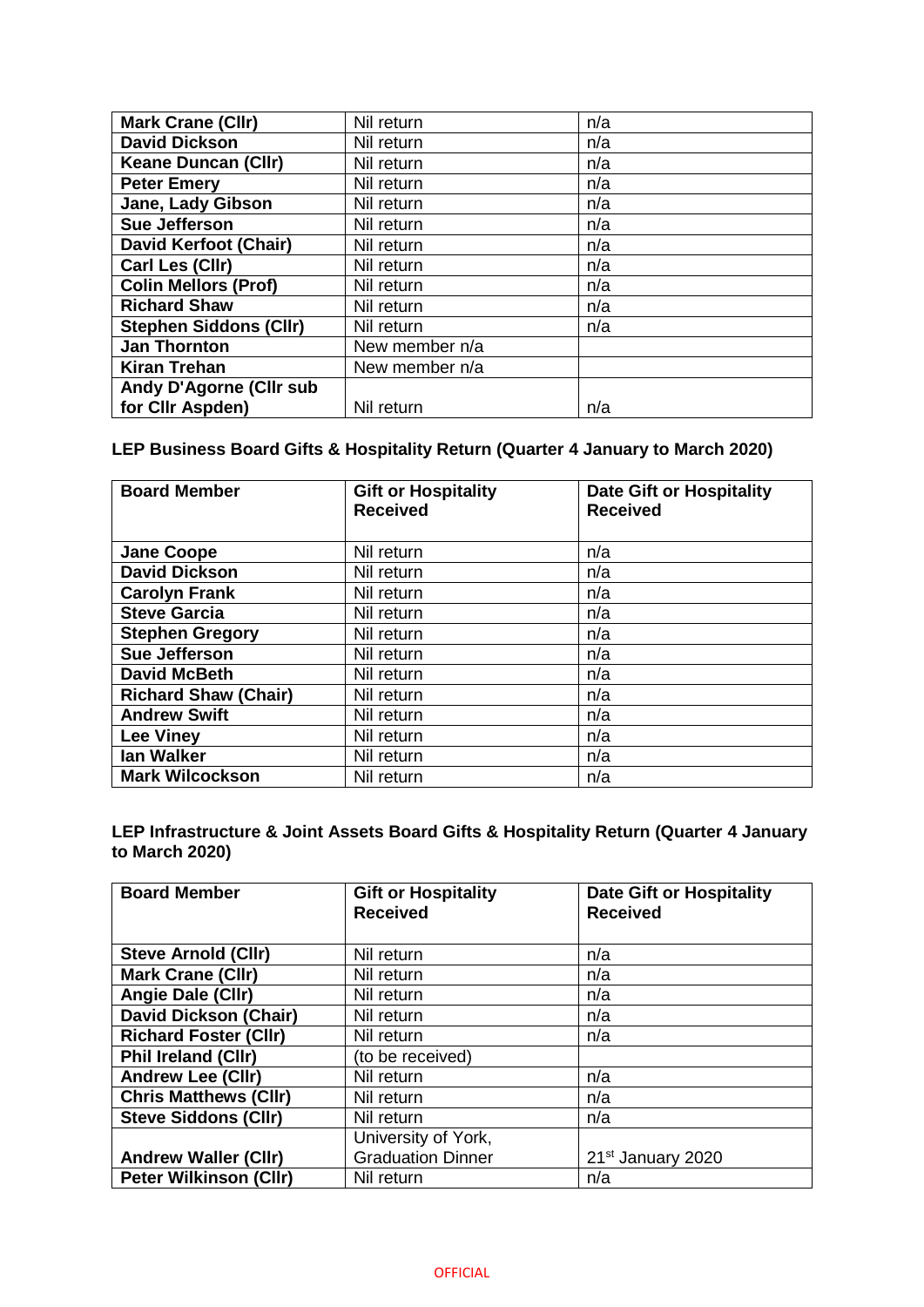|       | LEP Skills & Employability Board Gifts & Hospitality Return (Quarter 4 January to March |  |  |
|-------|-----------------------------------------------------------------------------------------|--|--|
| 2020) |                                                                                         |  |  |

| <b>Board Member</b>     | <b>Gift or Hospitality</b><br><b>Received</b> | <b>Date Gift or Hospitality</b><br><b>Received</b> |
|-------------------------|-----------------------------------------------|----------------------------------------------------|
| <b>Sam Alexander</b>    | Nil return                                    | n/a                                                |
| <b>Tom Banham</b>       | Nil return                                    | n/a                                                |
| <b>Jo Corney</b>        | Nil return                                    | n/a                                                |
| <b>Carolyn Frank</b>    | Nil return                                    | n/a                                                |
| <b>Claire Gavaghan</b>  | Nil return                                    | n/a                                                |
| <b>Tim Gilbanks</b>     | Nil return                                    | n/a                                                |
| <b>Judith Kirk</b>      | Nil return                                    | n/a                                                |
| <b>Charles Lane</b>     | Nil return                                    | n/a                                                |
| <b>Laura Mason</b>      | Nil return                                    | n/a                                                |
| <b>Phil Sayles</b>      | Nil return                                    | n/a                                                |
| <b>Maxine Squire</b>    | Nil return                                    | n/a                                                |
| <b>Maria Waterfield</b> | New member n/a                                |                                                    |

## **LEP Board Gifts & Hospitality Return (Quarter 1 April to June 2020)**

| <b>Board Member</b>            | <b>Gift or Hospitality</b><br><b>Received</b> | <b>Date Gift or Hospitality</b><br><b>Received</b> |
|--------------------------------|-----------------------------------------------|----------------------------------------------------|
|                                |                                               |                                                    |
| <b>Sam Alexander</b>           | Nil return                                    | n/a                                                |
| Keith Aspden (Cllr)            | Nil return                                    | n/a                                                |
| <b>Mark Crane (Cllr)</b>       | Nil return                                    | n/a                                                |
| <b>David Dickson</b>           | Nil return                                    | n/a                                                |
| <b>Keane Duncan (CIIr)</b>     | Nil return                                    | n/a                                                |
| <b>Peter Emery</b>             | Nil return                                    | n/a                                                |
| <b>Jan Garrill</b>             | New member n/a                                |                                                    |
| Jane, Lady Gibson              | Nil return                                    | n/a                                                |
| <b>Sue Jefferson</b>           | Nil return                                    | n/a                                                |
| <b>David Kerfoot (Chair)</b>   | Nil return                                    | n/a                                                |
| Carl Les (Cllr)                | Nil return                                    | n/a                                                |
| <b>Colin Mellors (Prof)</b>    | Nil return                                    | n/a                                                |
| <b>Richard Shaw</b>            | Nil return                                    | n/a                                                |
| <b>Stephen Siddons (Cllr)</b>  | Nil return                                    | n/a                                                |
| <b>Jan Thornton</b>            | Nil return                                    | n/a                                                |
| <b>Kiran Trehan</b>            | Nil return                                    | n/a                                                |
| <b>Andy D'Agorne (Cllr sub</b> |                                               |                                                    |
| for Cllr Aspden)               | Nil return                                    | n/a                                                |

# **LEP Business Board Gifts & Hospitality Return (Quarter 1 April to June 2020)**

| <b>Board Member</b>  | <b>Gift or Hospitality</b><br><b>Received</b> | <b>Date Gift or Hospitality</b><br><b>Received</b> |
|----------------------|-----------------------------------------------|----------------------------------------------------|
| <b>Jane Coope</b>    | Nil return                                    | n/a                                                |
| <b>David Dickson</b> | Nil return                                    | n/a                                                |
| <b>Carolyn Frank</b> | (to be received)                              |                                                    |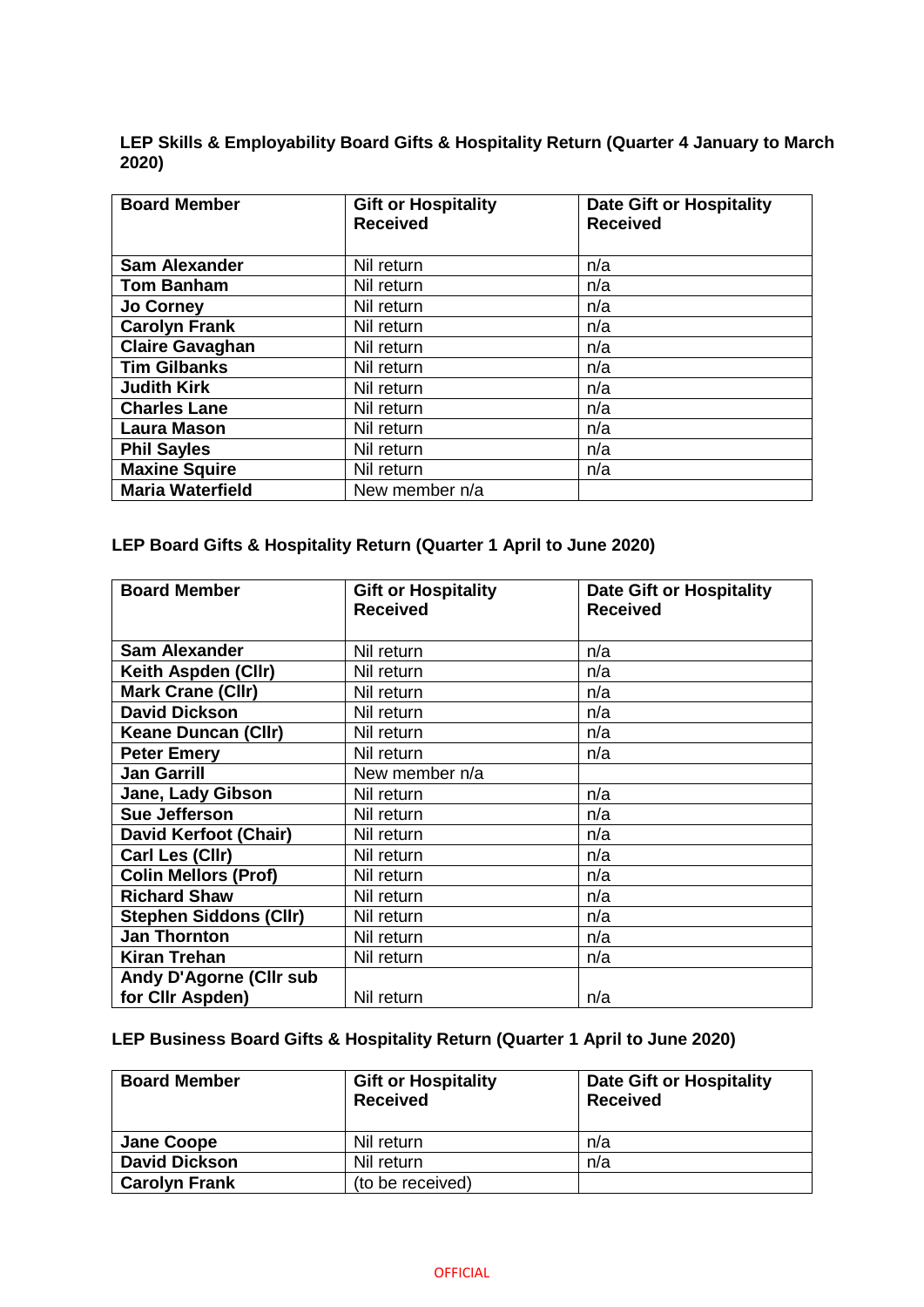| <b>Steve Garcia</b>         | Nil return | n/a |
|-----------------------------|------------|-----|
| <b>Stephen Gregory</b>      | Nil return | n/a |
| Sue Jefferson               | Nil return | n/a |
| <b>David McBeth</b>         | Nil return | n/a |
| <b>Richard Shaw (Chair)</b> | Nil return | n/a |
| <b>Andrew Swift</b>         | Nil return | n/a |
| <b>Lee Viney</b>            | Nil return | n/a |
| lan Walker                  | Nil return | n/a |
| <b>Mark Wilcockson</b>      | Nil return | n/a |

#### **LEP Infrastructure & Joint Assets Board Gifts & Hospitality Return (Quarter 1 April to June 2020)**

| <b>Board Member</b>           | <b>Gift or Hospitality</b><br><b>Received</b> | <b>Date Gift or Hospitality</b><br><b>Received</b> |
|-------------------------------|-----------------------------------------------|----------------------------------------------------|
| <b>Steve Arnold (Cllr)</b>    | Nil return                                    | n/a                                                |
| <b>Mark Crane (Cllr)</b>      | Nil return                                    | n/a                                                |
| Angie Dale (Cllr)             | Nil return                                    | n/a                                                |
| <b>David Dickson (Chair)</b>  | Nil return                                    | n/a                                                |
| <b>Richard Foster (Cllr)</b>  | Nil return                                    | n/a                                                |
| <b>Phil Ireland (CIIr)</b>    | (to be received)                              |                                                    |
| <b>Andrew Lee (CIIr)</b>      | (to be received)                              |                                                    |
| <b>Steve Siddons (Cllr)</b>   | Nil return                                    | n/a                                                |
| <b>Andrew Waller (CIIr)</b>   | Nil return                                    | n/a                                                |
| <b>Peter Wilkinson (Cllr)</b> | Nil return                                    | n/a                                                |

## **LEP Skills & Employability Board Gifts & Hospitality Return (Quarter 1 April to June 2020)**

| <b>Board Member</b>     | <b>Gift or Hospitality</b><br><b>Received</b> | <b>Date Gift or Hospitality</b><br><b>Received</b> |
|-------------------------|-----------------------------------------------|----------------------------------------------------|
| <b>Sam Alexander</b>    | Nil return                                    | n/a                                                |
| <b>Tom Banham</b>       | Nil return                                    | n/a                                                |
| <b>Jo Corney</b>        | Nil return                                    | n/a                                                |
| <b>Carolyn Frank</b>    | (to be received)                              |                                                    |
| <b>Claire Gavaghan</b>  | Nil return                                    | n/a                                                |
| <b>Tim Gillbanks</b>    | Nil return                                    | n/a                                                |
| <b>Judith Kirk</b>      | Nil return                                    | n/a                                                |
| <b>Charles Lane</b>     | Nil return                                    | n/a                                                |
| <b>Laura Mason</b>      | Nil return                                    | n/a                                                |
| <b>Phil Sayles</b>      | Nil return                                    | n/a                                                |
| <b>Maxine Squire</b>    | Nil return                                    | n/a                                                |
| <b>Maria Waterfield</b> | Nil return                                    | n/a                                                |

## **LEP Board Gifts & Hospitality Return (Quarter 2 July to September 2020)**

| <b>Board Member</b>  | <b>Gift or Hospitality</b><br><b>Received</b> | <b>Date Gift or Hospitality</b><br><b>Received</b> |
|----------------------|-----------------------------------------------|----------------------------------------------------|
| <b>Sam Alexander</b> | Nil return                                    | n/a                                                |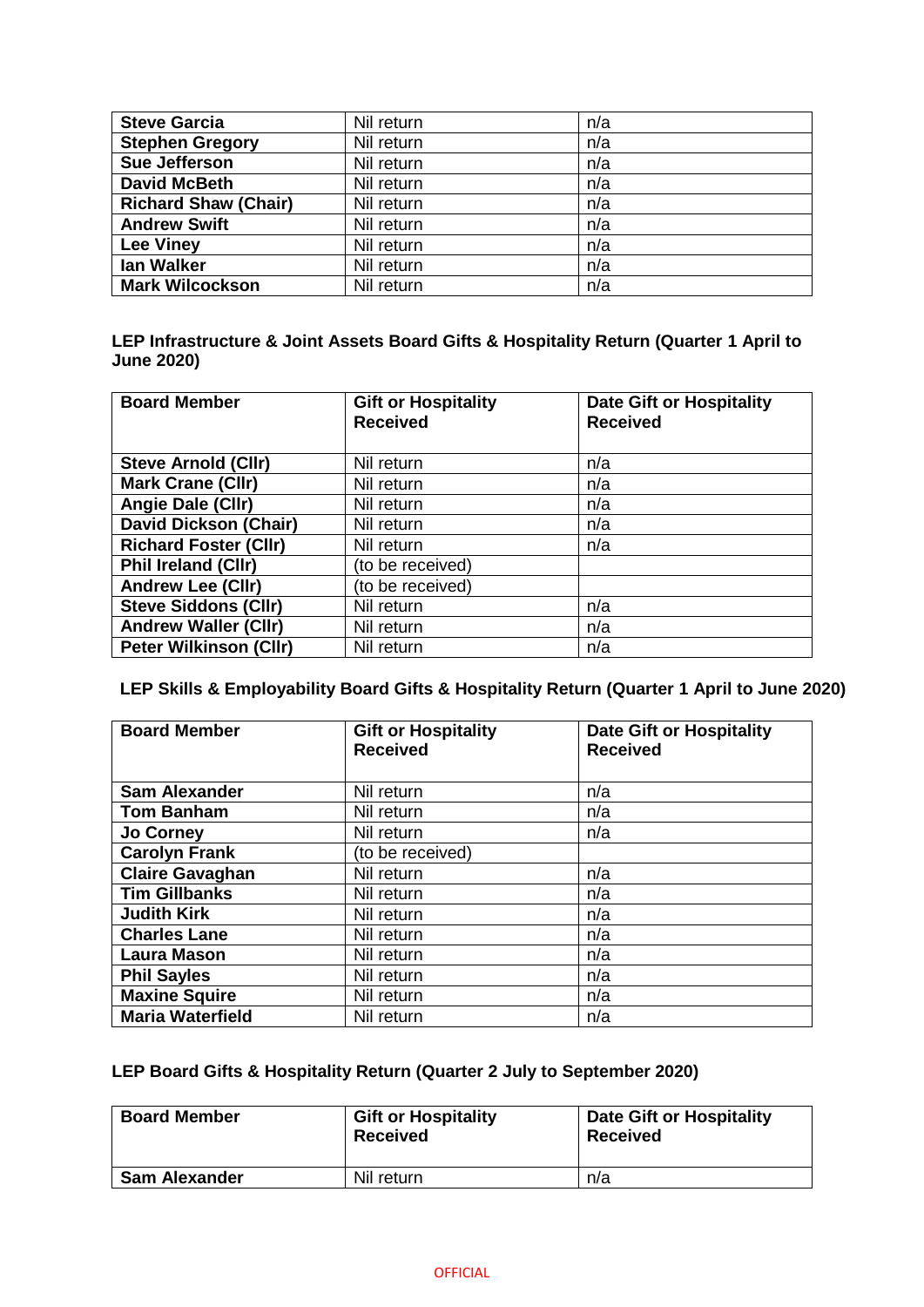| Keith Aspden (Cllr)            | Nil return       | n/a |
|--------------------------------|------------------|-----|
| <b>Mark Crane (Cllr)</b>       | Nil return       | n/a |
| Angie Dale (Cllr)              | Nil return       | n/a |
| <b>David Dickson</b>           | Nil return       | n/a |
| <b>Peter Emery</b>             | Nil return       | n/a |
| <b>Jan Garrill</b>             | Nil return       | n/a |
| Jane, Lady Gibson              | Nil return       | n/a |
| <b>Clare Hutchison</b>         | (to be received) |     |
| <b>Sue Jefferson</b>           | Nil return       | n/a |
| <b>David Kerfoot (Chair)</b>   | Nil return       | n/a |
| Carl Les (Cllr)                | Nil return       | n/a |
| <b>Stephen Siddons (Cllr)</b>  | (to be received) |     |
| <b>Jan Thornton</b>            | Nil return       | n/a |
| <b>Kiran Trehan</b>            | Nil return       | n/a |
| <b>Andy D'Agorne (Cllr sub</b> |                  |     |
| for Cllr Aspden)               | Nil return       | n/a |

## **LEP Business Board Gifts & Hospitality Return (Quarter 2 July to September 2020)**

| <b>Board Member</b>    | <b>Gift or Hospitality</b><br><b>Received</b> | <b>Date Gift or Hospitality</b><br><b>Received</b> |
|------------------------|-----------------------------------------------|----------------------------------------------------|
| <b>Jane Coope</b>      | Nil return                                    | n/a                                                |
| <b>David Dickson</b>   | Nil return                                    | n/a                                                |
| <b>Carolyn Frank</b>   | (to be received)                              |                                                    |
| <b>Steve Garcia</b>    | (to be received)                              |                                                    |
| <b>Stephen Gregory</b> | Nil return                                    | n/a                                                |
| Sue Jefferson          | Nil return                                    | n/a                                                |
| <b>Andrew Swift</b>    | Nil return                                    | n/a                                                |
| <b>Lee Viney</b>       | (to be received)                              |                                                    |
| lan Walker             | Lunch, Begbies Traynor                        | 19th October 2020                                  |
| <b>Mark Wilcockson</b> | Nil return                                    | n/a                                                |

### **LEP Infrastructure & Joint Assets Board Gifts & Hospitality Return (Quarter 2 July to September 2020)**

| <b>Board Member</b>           | <b>Gift or Hospitality</b><br><b>Received</b> | <b>Date Gift or Hospitality</b><br><b>Received</b> |
|-------------------------------|-----------------------------------------------|----------------------------------------------------|
| <b>Steve Arnold (CIIr)</b>    | Nil return                                    | n/a                                                |
| <b>Mark Crane (Cllr)</b>      | Nil return                                    | n/a                                                |
| Angie Dale (Cllr)             | Nil return                                    | n/a                                                |
| <b>David Dickson (Chair)</b>  | Nil return                                    | n/a                                                |
| <b>Richard Foster (Cllr)</b>  | Nil return                                    | n/a                                                |
| <b>Phil Ireland (CIIr)</b>    | Nil return                                    | n/a                                                |
| <b>Andrew Lee (CIIr)</b>      | Nil return                                    | n/a                                                |
| <b>Stuart Parsons (Cllr)</b>  | Nil return                                    | n/a                                                |
| <b>Steve Siddons (CIIr)</b>   | (to be received)                              |                                                    |
| <b>Andrew Waller (Cllr)</b>   | Nil return                                    | n/a                                                |
| <b>Peter Wilkinson (Cllr)</b> | Nil return                                    | n/a                                                |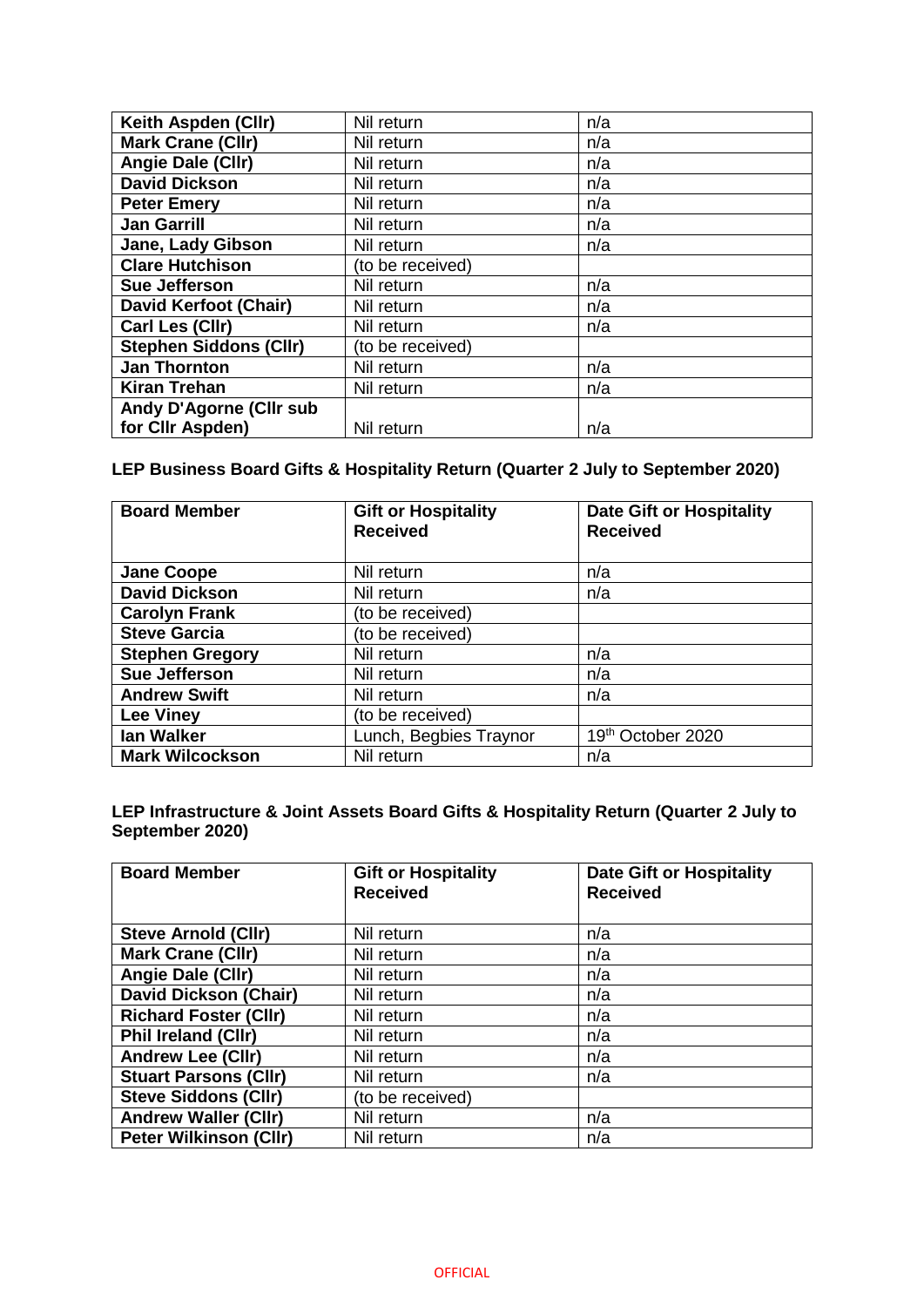**LEP Skills & Employability Board Gifts & Hospitality Return (Quarter 2 July to September 2020)**

| <b>Board Member</b>     | <b>Gift or Hospitality</b><br><b>Received</b> | <b>Date Gift or Hospitality</b><br><b>Received</b> |
|-------------------------|-----------------------------------------------|----------------------------------------------------|
| <b>Sam Alexander</b>    | Nil return                                    | n/a                                                |
| <b>Tom Banham</b>       | Nil return                                    | n/a                                                |
| <b>Jo Corney</b>        | Nil return                                    | n/a                                                |
| <b>Carolyn Frank</b>    | (to be received)                              |                                                    |
| <b>Claire Gavaghan</b>  | Nil return                                    | n/a                                                |
| <b>Tim Gillbanks</b>    | Nil return                                    | n/a                                                |
| <b>Charles Lane</b>     | Nil return                                    | n/a                                                |
| <b>Laura Mason</b>      | Nil return                                    | n/a                                                |
| <b>Amanda Newbold</b>   | Nil return                                    | n/a                                                |
| <b>Phil Sayles</b>      | Nil return                                    | n/a                                                |
| <b>Maxine Squire</b>    | Nil return                                    | n/a                                                |
| <b>Maria Waterfield</b> | Nil return                                    | n/a                                                |

## **LEP Board Gifts & Hospitality Return (Quarter 3 October to December 2020)**

| <b>Board Member</b>            | <b>Gift or Hospitality</b><br><b>Received</b> | <b>Date Gift or Hospitality</b><br><b>Received</b> |
|--------------------------------|-----------------------------------------------|----------------------------------------------------|
|                                |                                               |                                                    |
| <b>Sam Alexander</b>           | Nil return                                    | n/a                                                |
| Keith Aspden (Cllr)            | Nil return                                    | n/a                                                |
| Mark Crane (Cllr)              | Nil return                                    | n/a                                                |
| Angie Dale (Cllr)              | Nil return                                    | n/a                                                |
| <b>David Dickson</b>           | Nil return                                    | n/a                                                |
| <b>Peter Emery</b>             | Nil return                                    | n/a                                                |
| <b>Jan Garrill</b>             | Nil return                                    | n/a                                                |
| Jane, Lady Gibson              | Nil return                                    | n/a                                                |
| <b>Clare Hutchison</b>         | Nil return                                    | n/a                                                |
| <b>Sue Jefferson</b>           | Nil return                                    | n/a                                                |
| David Kerfoot (Chair)          | Nil return                                    | n/a                                                |
| Carl Les (Cllr)                | Nil return                                    | n/a                                                |
| <b>Stephen Siddons (Cllr)</b>  | Nil return                                    | n/a                                                |
| <b>Jan Thornton</b>            | Nil return                                    | n/a                                                |
| <b>Kiran Trehan</b>            | Nil return                                    | n/a                                                |
| <b>Jonathan Wurr</b>           | Nil return                                    | n/a                                                |
| <b>Andy D'Agorne (Cllr sub</b> |                                               |                                                    |
| for Cllr Aspden)               | Nil return                                    | n/a                                                |

## **LEP Business Board Gifts & Hospitality Return (Quarter 3 October to December 2020)**

| <b>Board Member</b>  | <b>Gift or Hospitality</b><br><b>Received</b> | <b>Date Gift or Hospitality</b><br><b>Received</b> |
|----------------------|-----------------------------------------------|----------------------------------------------------|
| <b>Jane Coope</b>    | Nil return                                    | n/a                                                |
| <b>David Dickson</b> | Nil return                                    | n/a                                                |
| <b>Carolyn Frank</b> | (to be received)                              |                                                    |
| <b>Steve Garcia</b>  | Nil return                                    | n/a                                                |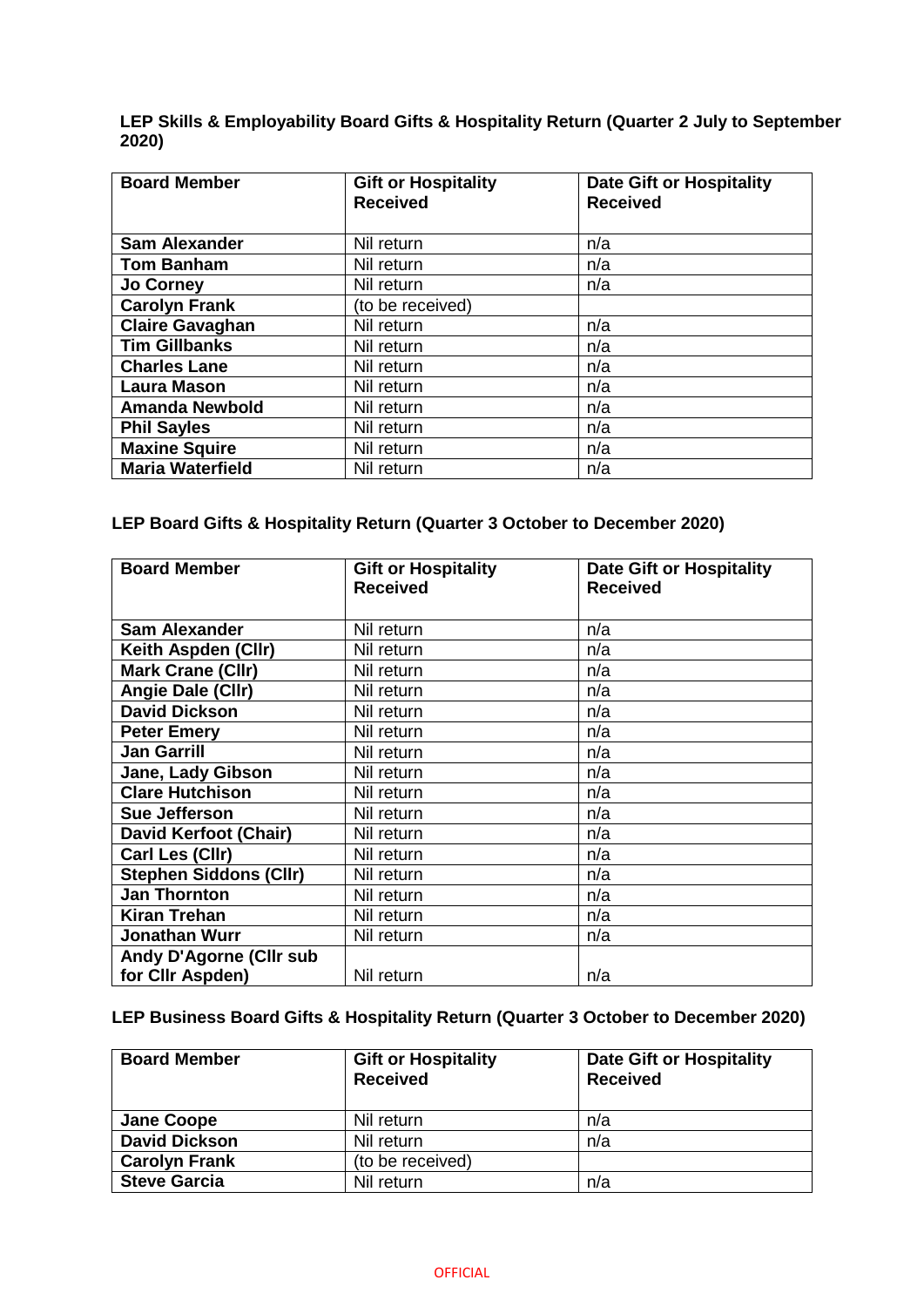| <b>Stephen Gregory</b> | Nil return       | n/a |
|------------------------|------------------|-----|
| Sue Jefferson          | Nil return       | n/a |
| <b>Andrew Swift</b>    | Nil return       | n/a |
| <b>Lee Viney</b>       | Nil return       | n/a |
| <b>lan Walker</b>      | (to be received) |     |
| <b>Mark Wilcockson</b> | Nil return       | n/a |

#### **LEP Infrastructure & Joint Assets Board Gifts & Hospitality Return (Quarter 3 October to December 2020)**

| <b>Board Member</b>           | <b>Gift or Hospitality</b><br><b>Received</b> | <b>Date Gift or Hospitality</b><br><b>Received</b> |
|-------------------------------|-----------------------------------------------|----------------------------------------------------|
| <b>Steve Arnold (Cllr)</b>    | Nil return                                    | n/a                                                |
| Liz Colling (Cllr) (Sub)      | Nil return                                    | n/a                                                |
| <b>Mark Crane (Cllr)</b>      | Nil return                                    | n/a                                                |
| Angie Dale (Cllr)             | Nil return                                    | n/a                                                |
| <b>David Dickson (Chair)</b>  | Nil return                                    | n/a                                                |
| <b>Richard Foster (Cllr)</b>  | Nil return                                    | n/a                                                |
| <b>Phil Ireland (CIIr)</b>    | Nil return                                    | n/a                                                |
| <b>Andrew Lee (Cllr)</b>      | Nil return                                    | n/a                                                |
| <b>Stuart Parsons (Cllr)</b>  | Nil return                                    | n/a                                                |
| <b>Steve Siddons (Cllr)</b>   | Nil return                                    | n/a                                                |
| <b>Andrew Waller (Cllr)</b>   | Nil return                                    | n/a                                                |
| <b>Peter Wilkinson (Cllr)</b> | Nil return                                    | n/a                                                |

#### **LEP Skills & Employability Board Gifts & Hospitality Return (Quarter 3 October to December 2020)**

| <b>Board Member</b>       | <b>Gift or Hospitality</b><br><b>Received</b> | <b>Date Gift or Hospitality</b><br><b>Received</b> |
|---------------------------|-----------------------------------------------|----------------------------------------------------|
| <b>Sam Alexander</b>      | Nil return                                    | n/a                                                |
| <b>Tom Banham</b>         | Nil return                                    | n/a                                                |
| <b>Jo Corney</b>          | Nil return                                    | n/a                                                |
| <b>Carolyn Frank</b>      | (to be received)                              |                                                    |
| <b>Claire Gavaghan</b>    | Hardsoft, Bottle of Red Wine                  | October 2020                                       |
|                           | Castle HR Solutions, Bottle                   |                                                    |
|                           | of Prosecco                                   | December 2020                                      |
| <b>Tim Gillbanks</b>      | Nil return                                    | n/a                                                |
| <b>Paul Johnson</b>       | Nil return                                    | n/a                                                |
| <b>Charles Lane</b>       | Nil return                                    | n/a                                                |
| <b>Laura Mason</b>        | Nil return                                    | n/a                                                |
| <b>Leanne Misaljevich</b> | Nil return                                    | n/a                                                |
| <b>Amanda Newbold</b>     | Nil return                                    | n/a                                                |
| <b>Phil Sayles</b>        | Nil return                                    | n/a                                                |
| <b>Maxine Squire</b>      | Nil return                                    | n/a                                                |
| Maria Waterfield          | Nil return                                    | n/a                                                |

### **LEP Board Gifts & Hospitality Return (Quarter 4 January to March 2021)**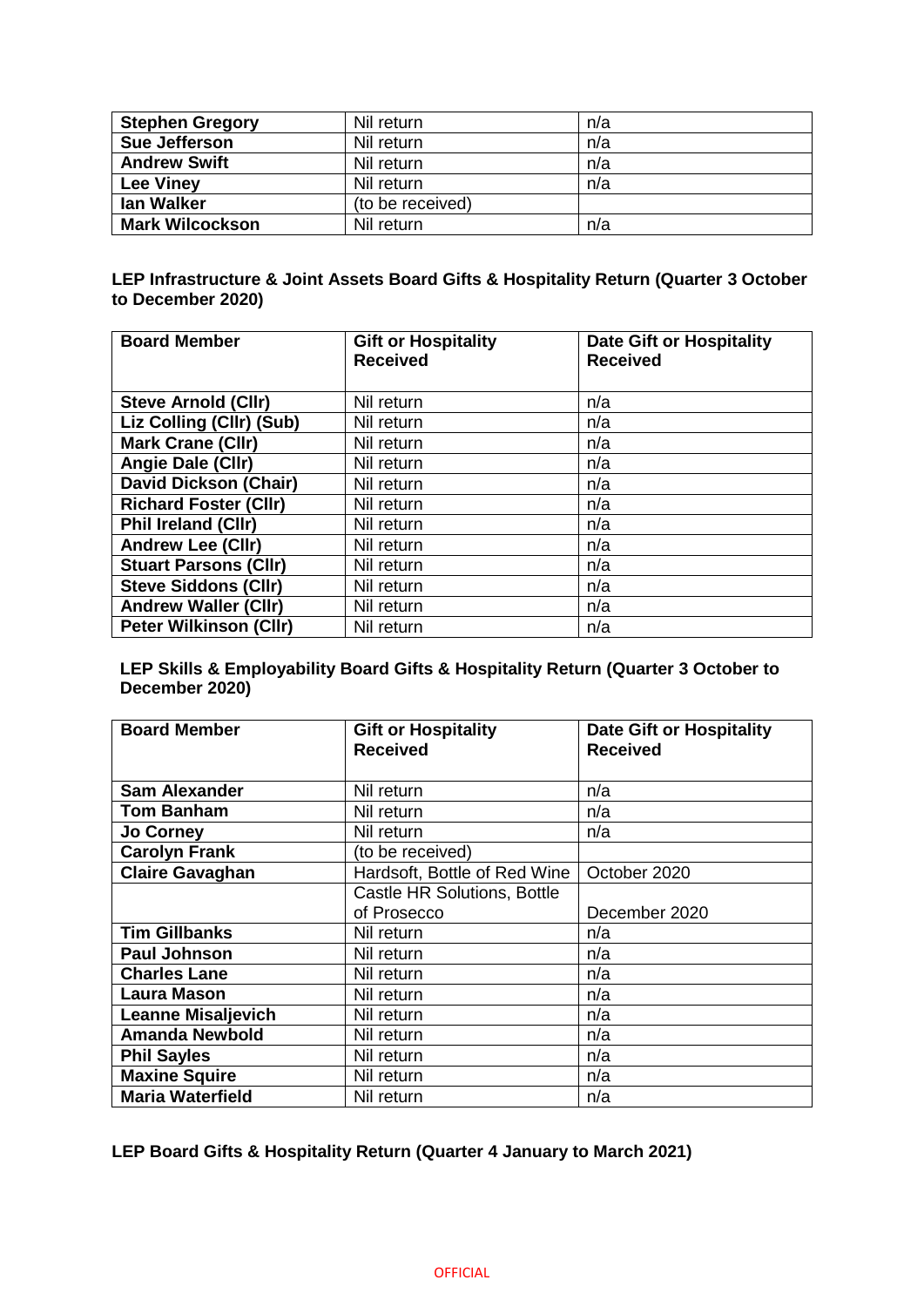| <b>Board Member</b>            | <b>Gift or Hospitality</b> | <b>Date Gift or Hospitality</b> |
|--------------------------------|----------------------------|---------------------------------|
|                                | <b>Received</b>            | <b>Received</b>                 |
|                                |                            |                                 |
| <b>Sam Alexander</b>           | Nil return                 | n/a                             |
| Keith Aspden (Cllr)            | Nil return                 | n/a                             |
| <b>Helen Boaden</b>            | New member n/a             |                                 |
| <b>Mark Crane (Cllr)</b>       | Nil return                 | n/a                             |
| Angie Dale (Cllr)              | Nil return                 | n/a                             |
| David Dickson                  | Nil return                 | n/a                             |
| <b>Peter Emery</b>             | Nil return                 | n/a                             |
| <b>Jan Garrill</b>             | Nil return                 | n/a                             |
| Jane, Lady Gibson              | Nil return                 | n/a                             |
| <b>Bruce Heppenstall</b>       | New member n/a             |                                 |
| <b>Clare Hutchison</b>         | Nil return                 | n/a                             |
| Sue Jefferson                  | Nil return                 | n/a                             |
| <b>David Kerfoot (Retired)</b> | Nil return                 | n/a                             |
| Carl Les (Cllr)                | Nil return                 | n/a                             |
| <b>Stephen Siddons (Cllr)</b>  | Nil return                 | n/a                             |
| <b>Helen Simpson (Chair)</b>   | Nil return                 | n/a                             |
| Jan Thornton                   | Nil return                 | n/a                             |
| <b>Kiran Trehan</b>            | Nil return                 | n/a                             |
| <b>Jonathan Wurr</b>           | Nil return                 | n/a                             |
| <b>Andy D'Agorne (Cllr sub</b> |                            |                                 |
| for Cllr Aspden)               | Nil return                 | n/a                             |

## **LEP Business Board Gifts & Hospitality Return (Quarter 4 January to March 2021)**

| <b>Board Member</b>    | <b>Gift or Hospitality</b><br><b>Received</b> | <b>Date Gift or Hospitality</b><br><b>Received</b> |
|------------------------|-----------------------------------------------|----------------------------------------------------|
|                        |                                               |                                                    |
| <b>Helen Bilton</b>    | New member n/a                                |                                                    |
| <b>Jane Coope</b>      | Nil return                                    | n/a                                                |
| Jo Crebbin             | New member n/a                                |                                                    |
| <b>David Dickson</b>   | Nil return                                    | n/a                                                |
| <b>Carolyn Frank</b>   | (to be received)                              |                                                    |
| <b>Steve Garcia</b>    | Nil return                                    | n/a                                                |
| <b>Stephen Gregory</b> | Nil return                                    | n/a                                                |
| <b>Sue Jefferson</b>   | Nil return                                    | n/a                                                |
| <b>Andy Mayer</b>      | New member n/a                                |                                                    |
| <b>Andrew Swift</b>    | Nil return                                    | n/a                                                |
| <b>Lee Viney</b>       | Nil return                                    | n/a                                                |
| <b>lan Walker</b>      | Nil return                                    | n/a                                                |
| <b>Mark Wilcockson</b> | Nil return                                    | n/a                                                |
| <b>Emma Woods</b>      | New member n/a                                |                                                    |

### **LEP Infrastructure & Joint Assets Board Gifts & Hospitality Return (Quarter 4 January to March 2021)**

| <b>Board Member</b>        | <b>Gift or Hospitality</b><br><b>Received</b> | <b>Date Gift or Hospitality</b><br><b>Received</b> |
|----------------------------|-----------------------------------------------|----------------------------------------------------|
| <b>Steve Arnold (CIIr)</b> | Nil return                                    | n/a                                                |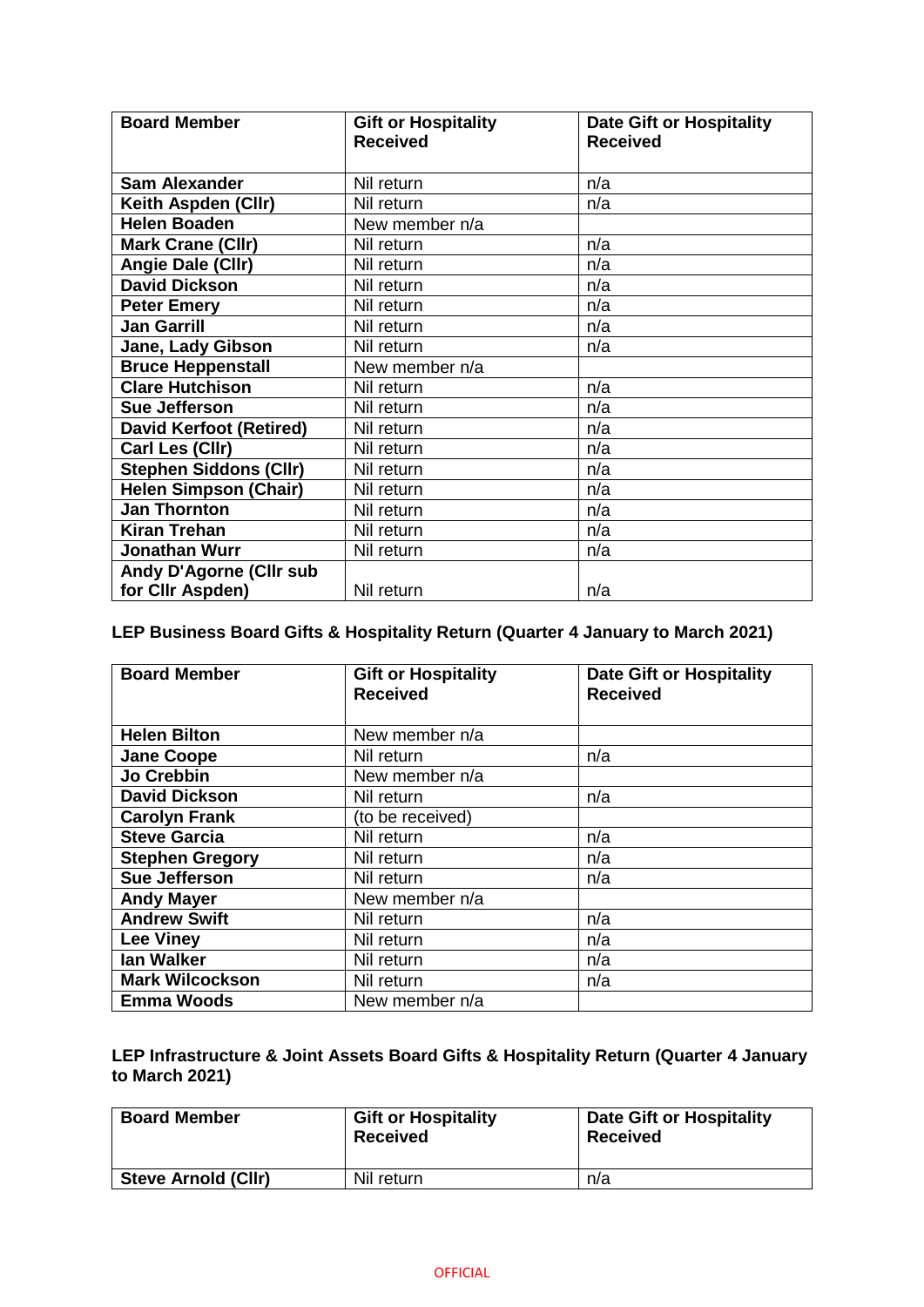| Liz Colling (Cllr) (Sub)      | Nil return | n/a |
|-------------------------------|------------|-----|
| <b>Mark Crane (Cllr)</b>      | Nil return | n/a |
| Angie Dale (Cllr)             | Nil return | n/a |
| <b>David Dickson (Chair)</b>  | Nil return | n/a |
| <b>Richard Foster (Cllr)</b>  | Nil return | n/a |
| <b>Phil Ireland (CIIr)</b>    | Nil return | n/a |
| <b>Andrew Lee (Cllr)</b>      | Nil return | n/a |
| <b>Stuart Parsons (Cllr)</b>  | Nil return | n/a |
| <b>Steve Siddons (Cllr)</b>   | Nil return | n/a |
| <b>Andrew Waller (Cllr)</b>   | Nil return | n/a |
| <b>Peter Wilkinson (Cllr)</b> | Nil return | n/a |

**LEP Skills & Employability Board Gifts & Hospitality Return (Quarter 4 January to March 2021)**

| <b>Board Member</b>       | <b>Gift or Hospitality</b><br><b>Received</b> | <b>Date Gift or Hospitality</b><br><b>Received</b> |
|---------------------------|-----------------------------------------------|----------------------------------------------------|
| <b>Sam Alexander</b>      | Nil return                                    | n/a                                                |
| <b>Tom Banham</b>         | Nil return                                    | n/a                                                |
| <b>Jo Corney</b>          | Nil return                                    | n/a                                                |
| <b>Claire Gavaghan</b>    | Nil return                                    | n/a                                                |
| <b>Tim Gillbanks</b>      | Nil return                                    | n/a                                                |
| <b>Paul Johnson</b>       | Nil return                                    | n/a                                                |
| <b>Rich Kenny</b>         | New member n/a                                |                                                    |
| <b>Charles Lane</b>       | Nil return                                    | n/a                                                |
| <b>Laura Mason</b>        | Nil return                                    | n/a                                                |
| <b>Leanne Misaljevich</b> | Nil return                                    | n/a                                                |
| <b>Michelle Mook</b>      | New member n/a                                |                                                    |
| <b>Amanda Newbold</b>     | Nil return                                    | n/a                                                |
| <b>Phil Sayles</b>        | Nil return                                    | n/a                                                |
| <b>Maxine Squire</b>      | Nil return                                    | n/a                                                |
| <b>James Sturdy</b>       | New member n/a                                |                                                    |
| <b>Maria Waterfield</b>   | Nil return                                    | n/a                                                |

## **LEP Board Gifts & Hospitality Return (Quarter 1 April to June 2021)**

| <b>Board Member</b>      | <b>Gift or Hospitality</b><br><b>Received</b> | <b>Date Gift or Hospitality</b><br><b>Received</b> |
|--------------------------|-----------------------------------------------|----------------------------------------------------|
|                          |                                               |                                                    |
| <b>Sam Alexander</b>     | Nil return                                    | n/a                                                |
| Keith Aspden (Cllr)      | Nil return                                    | n/a                                                |
| <b>Helen Boaden</b>      | Nil return                                    | n/a                                                |
| <b>Mark Crane (Cllr)</b> | Nil return                                    | n/a                                                |
| <b>David Dickson</b>     | Nil return                                    | n/a                                                |
| <b>Peter Emery</b>       | Nil return                                    | n/a                                                |
| <b>Jan Garrill</b>       | Nil return                                    | n/a                                                |
| Jane, Lady Gibson        | Nil return                                    | n/a                                                |
| <b>Bruce Heppenstall</b> | Nil return                                    | n/a                                                |
| <b>Clare Hutchison</b>   | Nil return                                    | n/a                                                |
| Sue Jefferson            | Nil return                                    | n/a                                                |
| Carl Les (Cllr)          | Nil return                                    | n/a                                                |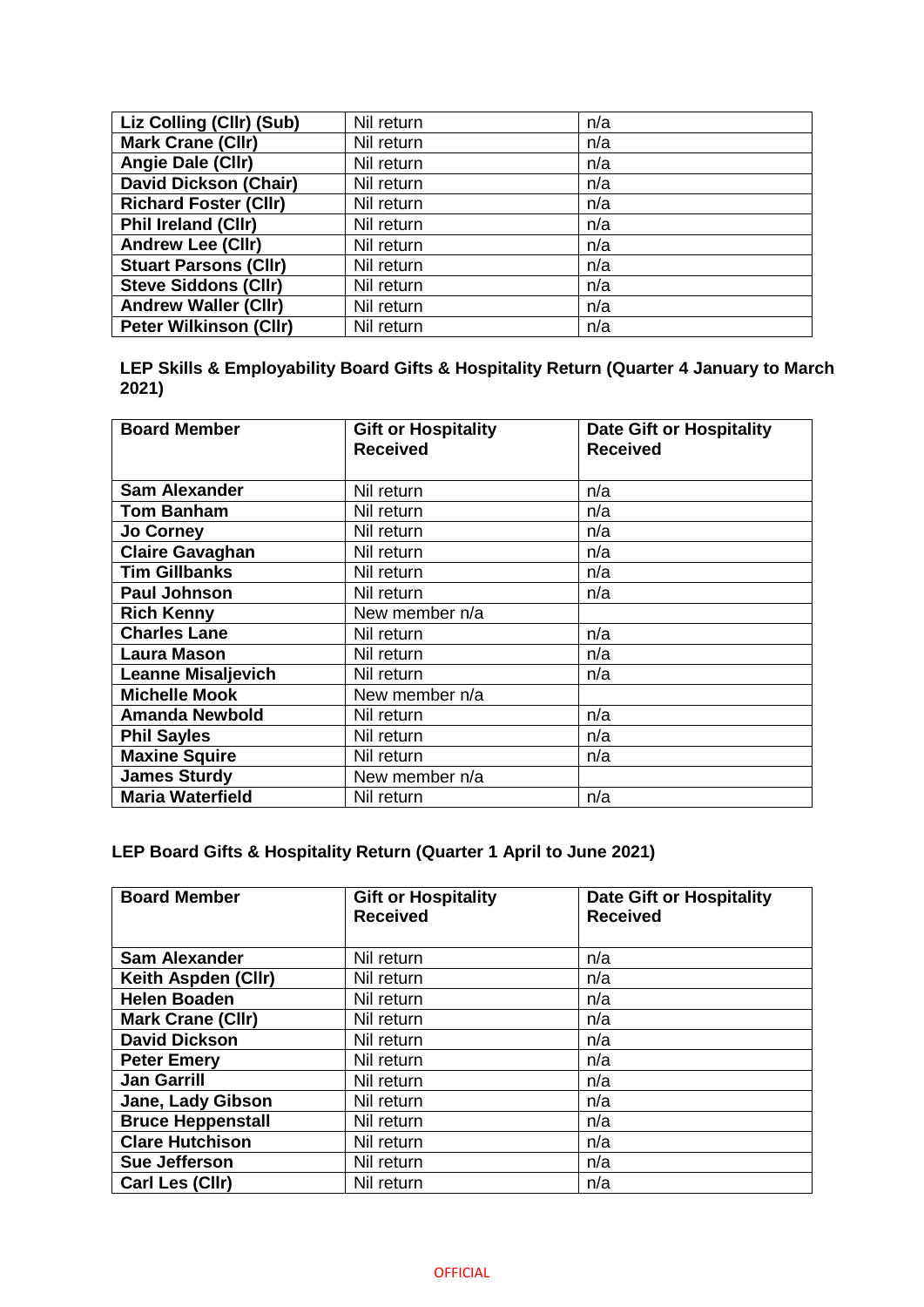| <b>Mark Robson (Cllr)</b>     | Nil return | n/a |
|-------------------------------|------------|-----|
| <b>Stephen Siddons (Cllr)</b> | Nil return | n/a |
| <b>Helen Simpson (Chair)</b>  | Nil return | n/a |
| <b>Jan Thornton</b>           | Nil return | n/a |
| <b>Kiran Trehan</b>           | Nil return | n/a |
| <b>Jonathan Wurr</b>          | Nil return | n/a |
| Andy D'Agorne (Cllr sub       |            |     |
| for CIIr Aspden)              | Nil return | n/a |

## **LEP Business Board Gifts & Hospitality Return (Quarter 1 April to June 2021)**

| <b>Board Member</b>    | <b>Gift or Hospitality</b><br><b>Received</b> | <b>Date Gift or Hospitality</b><br><b>Received</b> |
|------------------------|-----------------------------------------------|----------------------------------------------------|
| <b>Helen Bilton</b>    | Nil return                                    | n/a                                                |
| <b>Jane Coope</b>      | Nil return                                    | n/a                                                |
| Jo Crebbin             | Nil return                                    | n/a                                                |
| <b>David Dickson</b>   | Nil return                                    | n/a                                                |
| <b>Carolyn Frank</b>   | (to be received)                              |                                                    |
| <b>Steve Garcia</b>    | Nil return                                    | n/a                                                |
| <b>Stephen Gregory</b> | Nil return                                    | n/a                                                |
| Sue Jefferson          | Nil return                                    | n/a                                                |
| <b>Andy Mayer</b>      | Nil return                                    | n/a                                                |
| <b>Andrew Swift</b>    | Nil return                                    | n/a                                                |
| <b>Lee Viney</b>       | Nil return                                    | n/a                                                |
| <b>lan Walker</b>      | Nil return                                    | n/a                                                |
| <b>Emma Woods</b>      | Nil return                                    | n/a                                                |

#### **LEP Infrastructure & Joint Assets Board Gifts & Hospitality Return (Quarter 1 April to June 2021)**

| <b>Board Member</b>           | <b>Gift or Hospitality</b><br><b>Received</b> | <b>Date Gift or Hospitality</b><br><b>Received</b> |
|-------------------------------|-----------------------------------------------|----------------------------------------------------|
| <b>Steve Arnold (Cllr)</b>    | Nil return                                    | n/a                                                |
| Liz Colling (Cllr) (Sub)      | Nil return                                    | n/a                                                |
| <b>Mark Crane (Cllr)</b>      | Nil return                                    | n/a                                                |
| Angie Dale (Cllr)             | Nil return                                    | n/a                                                |
| <b>David Dickson (Chair)</b>  | Nil return                                    | n/a                                                |
| <b>Richard Foster (Cllr)</b>  | Nil return                                    | n/a                                                |
| <b>Phil Ireland (CIIr)</b>    | Nil return                                    | n/a                                                |
| <b>Andrew Lee (Cllr)</b>      | Nil return                                    | n/a                                                |
| <b>Stuart Parsons (Cllr)</b>  | Nil return                                    | n/a                                                |
| <b>Steve Siddons (Cllr)</b>   | Nil return                                    | n/a                                                |
| <b>Andrew Waller (Cllr)</b>   | Nil return                                    | n/a                                                |
| <b>Peter Wilkinson (Cllr)</b> | Nil return                                    | n/a                                                |

## **LEP Skills & Employability Board Gifts & Hospitality Return (Quarter 1 April to June 2021)**

| <b>Board Member</b> | <b>Gift or Hospitality</b><br><b>Received</b> | <b>Date Gift or Hospitality</b><br><b>Received</b> |
|---------------------|-----------------------------------------------|----------------------------------------------------|
|                     |                                               |                                                    |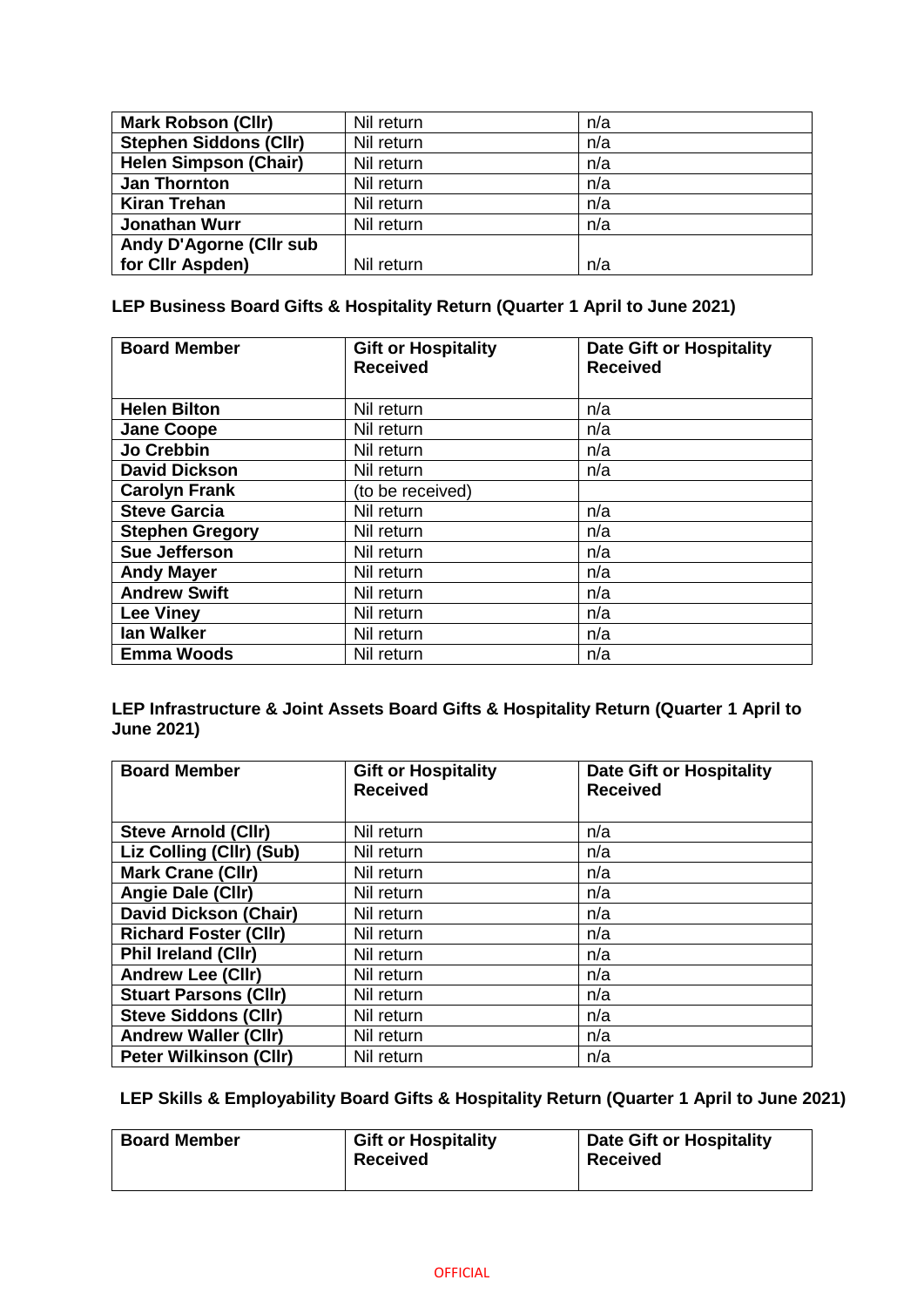| <b>Sam Alexander</b>      | Nil return       | n/a |
|---------------------------|------------------|-----|
| <b>Jo Corney</b>          | Nil return       | n/a |
| Claire Gavaghan           | Nil return       | n/a |
| <b>Tim Gillbanks</b>      | Nil return       | n/a |
| <b>Paul Johnson</b>       | Nil return       | n/a |
| <b>Rich Kenny</b>         | Nil return       | n/a |
| <b>Charles Lane</b>       | Nil return       | n/a |
| <b>Laura Mason</b>        | Nil return       | n/a |
| <b>Leanne Misaljevich</b> | Nil return       | n/a |
| <b>Michelle Mook</b>      | Nil return       | n/a |
| <b>Amanda Newbold</b>     | (to be received) |     |
| <b>Phil Sayles</b>        | Nil return       | n/a |
| <b>Maxine Squire</b>      | Nil return       | n/a |
| <b>James Sturdy</b>       | (to be received) |     |
| <b>Maria Waterfield</b>   | Nil return       | n/a |

## **LEP Board Gifts & Hospitality Return (Quarter 2 July to September 2021)**

| <b>Board Member</b>           | <b>Gift or Hospitality</b><br><b>Received</b> | <b>Date Gift or Hospitality</b><br><b>Received</b> |
|-------------------------------|-----------------------------------------------|----------------------------------------------------|
| <b>Sam Alexander</b>          | Nil return                                    | n/a                                                |
| Keith Aspden (Cllr)           | Nil return                                    | n/a                                                |
| <b>Helen Boaden</b>           | Nil return                                    | n/a                                                |
| <b>Mark Crane (Cllr)</b>      | Nil return                                    | n/a                                                |
| <b>David Dickson</b>          | Nil return                                    | n/a                                                |
| <b>Peter Emery</b>            | Nil return                                    | n/a                                                |
| <b>Jan Garrill</b>            | Nil return                                    | n/a                                                |
| Jane, Lady Gibson             | Nil return                                    | n/a                                                |
| <b>Bruce Heppenstall</b>      | (to be received)                              |                                                    |
| <b>Clare Hutchison</b>        | Nil return                                    | n/a                                                |
| <b>Sue Jefferson</b>          | Nil return                                    | n/a                                                |
| Carl Les (Cllr)               | Nil return                                    | n/a                                                |
| <b>Mark Robson (Cllr)</b>     | Nil return                                    | n/a                                                |
| <b>Stephen Siddons (Cllr)</b> | Nil return                                    | n/a                                                |
| <b>Helen Simpson (Chair)</b>  | <b>Bosch Networking Lunch</b>                 | 4 <sup>th</sup> September 2021                     |
|                               | Yorkshire Arboretum                           |                                                    |
| As above                      | Launch                                        | 23rd September 2021                                |
|                               | Y&NH Chamber of                               |                                                    |
| As above                      | <b>Commerce Annual Dinner</b>                 | 23rd September 2021                                |
| <b>Jan Thornton</b>           | Nil return                                    | n/a                                                |
| <b>Kiran Trehan</b>           | Nil return                                    | n/a                                                |
| Jonathan Wurr                 | Nil return                                    | n/a                                                |
| Andy D'Agorne (Cllr sub       |                                               |                                                    |
| for Cllr Aspden)              | Nil return                                    | n/a                                                |

## **LEP Business Board Gifts & Hospitality Return (Quarter 2 July to September 2021)**

| <b>Board Member</b> | <b>Gift or Hospitality</b><br><b>Received</b> | <b>Date Gift or Hospitality</b><br>Received |
|---------------------|-----------------------------------------------|---------------------------------------------|
| <b>Helen Bilton</b> | Nil return                                    | n/a                                         |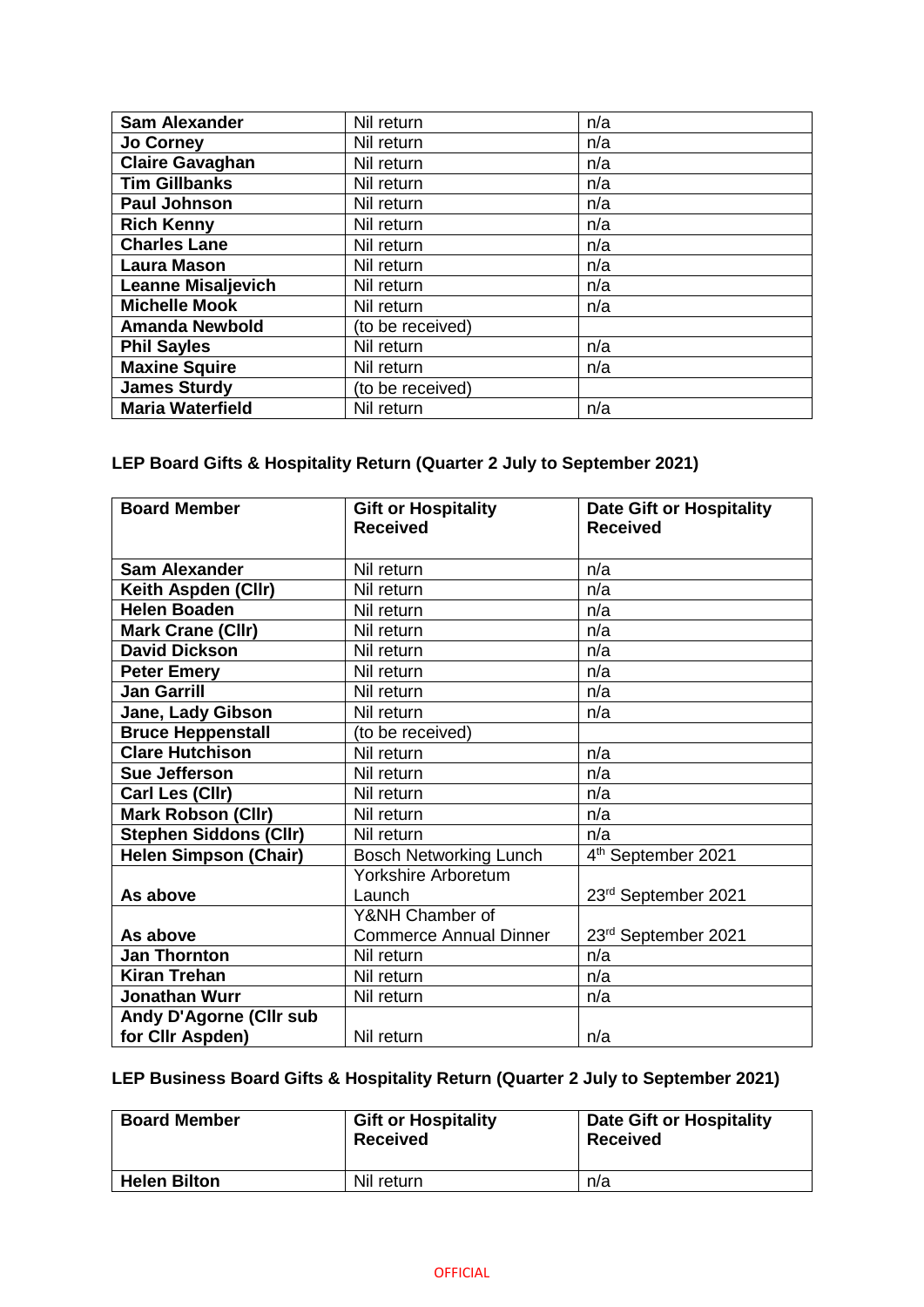| <b>Jane Coope</b>      | Nil return       | n/a |
|------------------------|------------------|-----|
| Jo Crebbin             | Nil return       | n/a |
| <b>David Dickson</b>   | Nil return       | n/a |
| <b>Carolyn Frank</b>   | (to be received) |     |
| <b>Steve Garcia</b>    | Nil return       | n/a |
| <b>Stephen Gregory</b> | Nil return       | n/a |
| Sue Jefferson          | Nil return       | n/a |
| <b>Andy Mayer</b>      | (to be received) |     |
| <b>Andrew Swift</b>    | Nil return       | n/a |
| <b>Lee Viney</b>       | Nil return       | n/a |
| lan Walker             | Nil return       | n/a |
| <b>Emma Woods</b>      | Nil return       | n/a |
| <b>Vacancy</b>         |                  |     |

#### **LEP Infrastructure & Joint Assets Board Gifts & Hospitality Return (Quarter 2 July to September 2021)**

| <b>Board Member</b>           | <b>Gift or Hospitality</b> | <b>Date Gift or Hospitality</b> |
|-------------------------------|----------------------------|---------------------------------|
|                               | <b>Received</b>            | <b>Received</b>                 |
|                               |                            |                                 |
| <b>Steve Arnold (CIIr)</b>    | Nil return                 | n/a                             |
| Liz Colling (Cllr) (Sub)      | Nil return                 | n/a                             |
| <b>Mark Crane (Cllr)</b>      | Nil return                 | n/a                             |
| Angie Dale (Cllr)             | Nil return                 | n/a                             |
| <b>David Dickson (Chair)</b>  | Nil return                 | n/a                             |
| <b>Richard Foster (Cllr)</b>  | (to be received)           |                                 |
| <b>Phil Ireland (CIIr)</b>    | Nil return                 | n/a                             |
| <b>Andrew Lee (Cllr)</b>      | Nil return                 | n/a                             |
| <b>Yvonne Peacock (Cllr)</b>  | Nil return                 | n/a                             |
| <b>Steve Siddons (Cllr)</b>   | Nil return                 | n/a                             |
| <b>Andrew Waller (Cllr)</b>   | Nil return                 | n/a                             |
| <b>Peter Wilkinson (Cllr)</b> | Nil return                 | n/a                             |

| LEP Skills & Employability Board Gifts & Hospitality Return (Quarter 2 July to September |  |  |
|------------------------------------------------------------------------------------------|--|--|
| 2021)                                                                                    |  |  |

| <b>Board Member</b>     | <b>Gift or Hospitality</b><br><b>Received</b> | <b>Date Gift or Hospitality</b><br><b>Received</b> |
|-------------------------|-----------------------------------------------|----------------------------------------------------|
| <b>Sam Alexander</b>    | Nil return                                    | n/a                                                |
| <b>Jo Corney</b>        | Nil return                                    | n/a                                                |
| <b>Claire Gavaghan</b>  | Nil return                                    | n/a                                                |
| <b>Tim Gillbanks</b>    | Nil return                                    | n/a                                                |
| <b>Paul Johnson</b>     | Nil return                                    | n/a                                                |
| <b>Rich Kenny</b>       | Nil return                                    | n/a                                                |
| <b>Charles Lane</b>     | Nil return                                    | n/a                                                |
| <b>Laura Mason</b>      | Nil return                                    | n/a                                                |
| <b>Michelle Mook</b>    | Nil return                                    | n/a                                                |
| <b>Amanda Newbold</b>   | Nil return                                    | n/a                                                |
| <b>Phil Sayles</b>      | Nil return                                    | n/a                                                |
| <b>Kathleen Shields</b> | New member n/a                                |                                                    |
| <b>Maxine Squire</b>    | (to be received)                              |                                                    |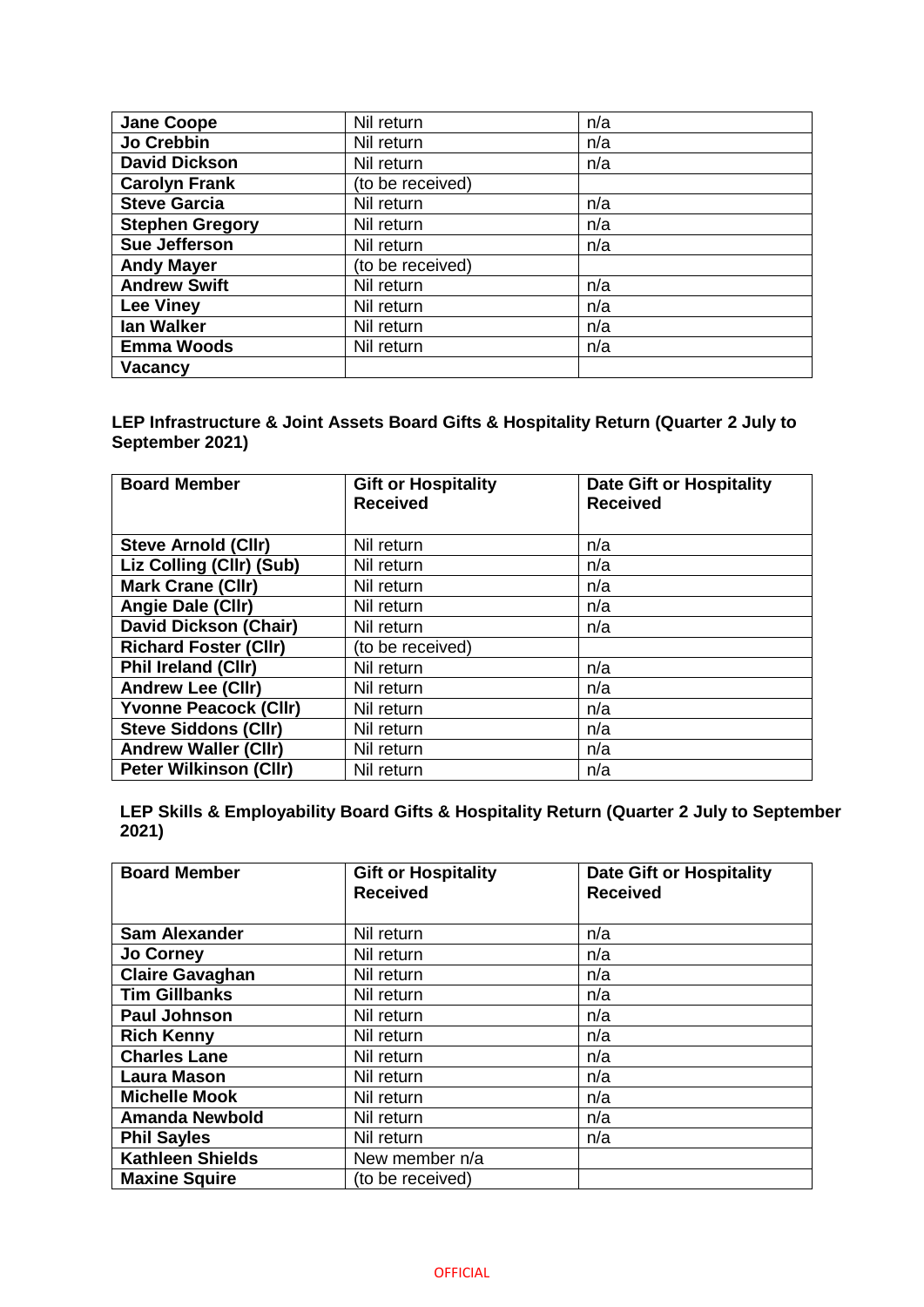| James Sturdy   | (to be received) |  |
|----------------|------------------|--|
| <b>Vacancy</b> |                  |  |
| Vacancy        |                  |  |

## **LEP Board Gifts & Hospitality Return (Quarter 3 October to December 2021)**

| <b>Board Member</b>           | <b>Gift or Hospitality</b><br><b>Received</b>       | <b>Date Gift or Hospitality</b><br><b>Received</b> |
|-------------------------------|-----------------------------------------------------|----------------------------------------------------|
| <b>Sam Alexander</b>          | Nil return                                          | n/a                                                |
| Keith Aspden (Cllr)           | Nil return                                          | n/a                                                |
| <b>Helen Boaden</b>           | Nil return                                          | n/a                                                |
| <b>Mark Crane (Cllr)</b>      | Nil return                                          | n/a                                                |
|                               | Coventry University,                                |                                                    |
|                               | Scarborough, Business                               |                                                    |
| <b>David Dickson</b>          | Awards                                              | 2 <sup>nd</sup> December 2021                      |
| <b>Peter Emery</b>            | Nil return                                          | n/a                                                |
| <b>Jan Garrill</b>            | Nil return                                          | n/a                                                |
| Jane, Lady Gibson             | Nil return                                          | n/a                                                |
| <b>Bruce Heppenstall</b>      | Nil return                                          | n/a                                                |
| <b>Clare Hutchison</b>        | To be received                                      |                                                    |
|                               | Cranswick Foods, Board                              |                                                    |
| Sue Jefferson                 | visit, Assorted pies                                | 28 <sup>th</sup> October 2021                      |
| Carl Les (Cllr)               | Nil return                                          | n/a                                                |
| <b>Mark Robson (Cllr)</b>     | Nil return                                          | n/a                                                |
| <b>Stephen Siddons (Cllr)</b> | Nil return                                          | n/a                                                |
| <b>Helen Simpson (Chair)</b>  | Scarborough Ambassadors,<br><b>Engineering Week</b> | 13th October 2021                                  |
| As above                      | Castle Howard, Xmas in<br>Narnia                    | 12th November 2021                                 |
|                               | Ripon Cathedral, Lessons &                          |                                                    |
| As above                      | Carols                                              | 23rd December 2021                                 |
| <b>Jan Thornton</b>           | Nil return                                          | n/a                                                |
| <b>Kiran Trehan</b>           | Nil return                                          | n/a                                                |
| Jonathan Wurr                 | To be received                                      |                                                    |
| Andy D'Agorne (Cllr sub       |                                                     |                                                    |
| for Cllr Aspden)              | Nil return                                          | n/a                                                |

## **LEP Business Board Gifts & Hospitality Return (Quarter 3 October to December 2021)**

| <b>Board Member</b>    | <b>Gift or Hospitality</b><br><b>Received</b> | <b>Date Gift or Hospitality</b><br><b>Received</b> |
|------------------------|-----------------------------------------------|----------------------------------------------------|
| <b>Helen Bilton</b>    | Nil return                                    | n/a                                                |
| <b>Jane Coope</b>      | Nil return                                    | n/a                                                |
| Jo Crebbin             | Nil return                                    | n/a                                                |
|                        | Coventry University,<br>Scarborough, Business |                                                    |
| <b>David Dickson</b>   | Awards                                        | 2 <sup>nd</sup> December 2021                      |
| <b>Carolyn Frank</b>   | To be received                                |                                                    |
| <b>Steve Garcia</b>    | To be received                                |                                                    |
| <b>Stephen Gregory</b> | To be received                                |                                                    |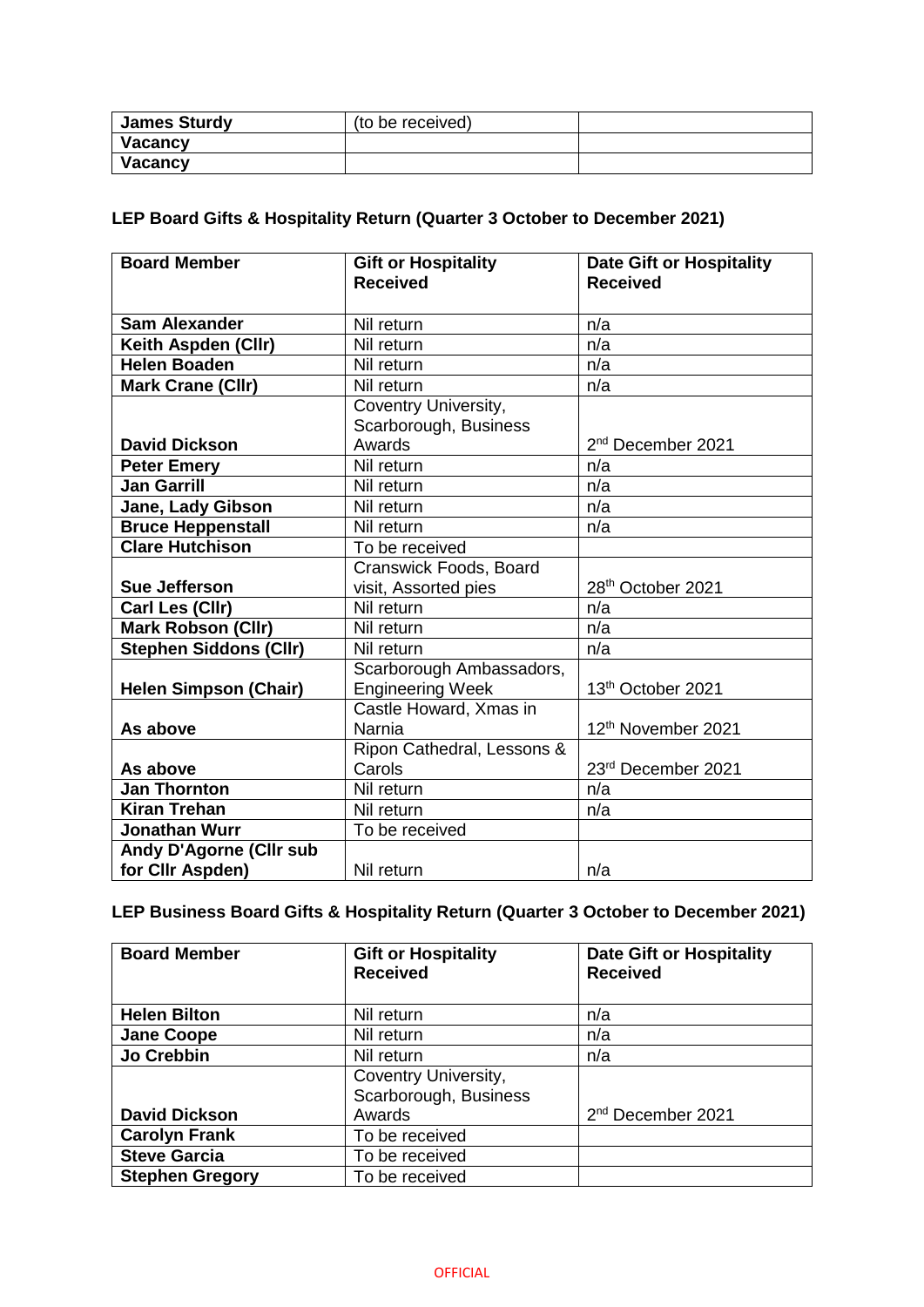|                      | Cranswick Foods, Board     |                                |
|----------------------|----------------------------|--------------------------------|
| <b>Sue Jefferson</b> | visit, Assorted pies       | 28 <sup>th</sup> October 2021  |
| <b>Andy Mayer</b>    | To be received             |                                |
| <b>Andrew Swift</b>  | Nil return                 | n/a                            |
|                      | Begbies Traynor, meal &    |                                |
| lan Walker           | drinks                     | 8 <sup>th</sup> October 2021   |
|                      | Dancing Goat Coffee Co. 2  |                                |
| As above             | bags ground coffee         | 4 <sup>th</sup> November 2021  |
|                      | Begbies Traynor, Xmas      |                                |
| As above             | drinks & buffet            | 2 <sup>nd</sup> December 2021  |
|                      | Morton Legal, half case of |                                |
| As above             | wine                       | 22 <sup>nd</sup> December 2021 |
| <b>Emma Woods</b>    | Nil return                 | n/a                            |
| Vacancy              |                            |                                |

**LEP Infrastructure & Joint Assets Board Gifts & Hospitality Return (Quarter 3 October to December 2021)**

| <b>Board Member</b>           | <b>Gift or Hospitality</b><br><b>Received</b> | <b>Date Gift or Hospitality</b><br><b>Received</b> |
|-------------------------------|-----------------------------------------------|----------------------------------------------------|
|                               |                                               |                                                    |
| <b>Steve Arnold (Cllr)</b>    | Nil return                                    | n/a                                                |
| <b>Derek Bastiman (Cllr)</b>  | Nil return                                    | n/a                                                |
| Liz Colling (Cllr) (Sub)      | Nil return                                    | n/a                                                |
| <b>Mark Crane (Cllr)</b>      | Nil return                                    | n/a                                                |
| Angie Dale (Cllr)             | To be received                                |                                                    |
|                               | Coventry University,                          |                                                    |
|                               | Scarborough, Business                         |                                                    |
| <b>David Dickson</b>          | Awards                                        | 2 <sup>nd</sup> December 2021                      |
| <b>Richard Foster (CIIr)</b>  | To be received                                |                                                    |
| <b>Phil Ireland (CIIr)</b>    | Nil return                                    | n/a                                                |
| <b>Andrew Lee (Cllr)</b>      | To be received                                |                                                    |
| <b>Yvonne Peacock (Cllr)</b>  | To be received                                |                                                    |
| <b>Steve Siddons (Cllr)</b>   | Nil return                                    | n/a                                                |
| <b>Andrew Waller (Cllr)</b>   | To be received                                |                                                    |
| <b>Peter Wilkinson (Cllr)</b> | Nil return                                    | n/a                                                |

**LEP Skills & Employability Board Gifts & Hospitality Return (Quarter 3 October to December 2021)**

| <b>Board Member</b>    | <b>Gift or Hospitality</b><br><b>Received</b> | <b>Date Gift or Hospitality</b><br><b>Received</b> |
|------------------------|-----------------------------------------------|----------------------------------------------------|
| <b>Sam Alexander</b>   | Nil return                                    | n/a                                                |
| <b>Jo Corney</b>       | Nil return                                    | n/a                                                |
| <b>Claire Gavaghan</b> | Nil return                                    | n/a                                                |
| <b>Tim Gillbanks</b>   | Nil return                                    | n/a                                                |
| <b>Paul Johnson</b>    | Nil return                                    | n/a                                                |
| <b>Rich Kenny</b>      | To be received                                |                                                    |
| <b>Charles Lane</b>    | Nil return                                    | n/a                                                |
| <b>Laura Mason</b>     | Nil return                                    | n/a                                                |
| <b>Michelle Mook</b>   | Nil return                                    | n/a                                                |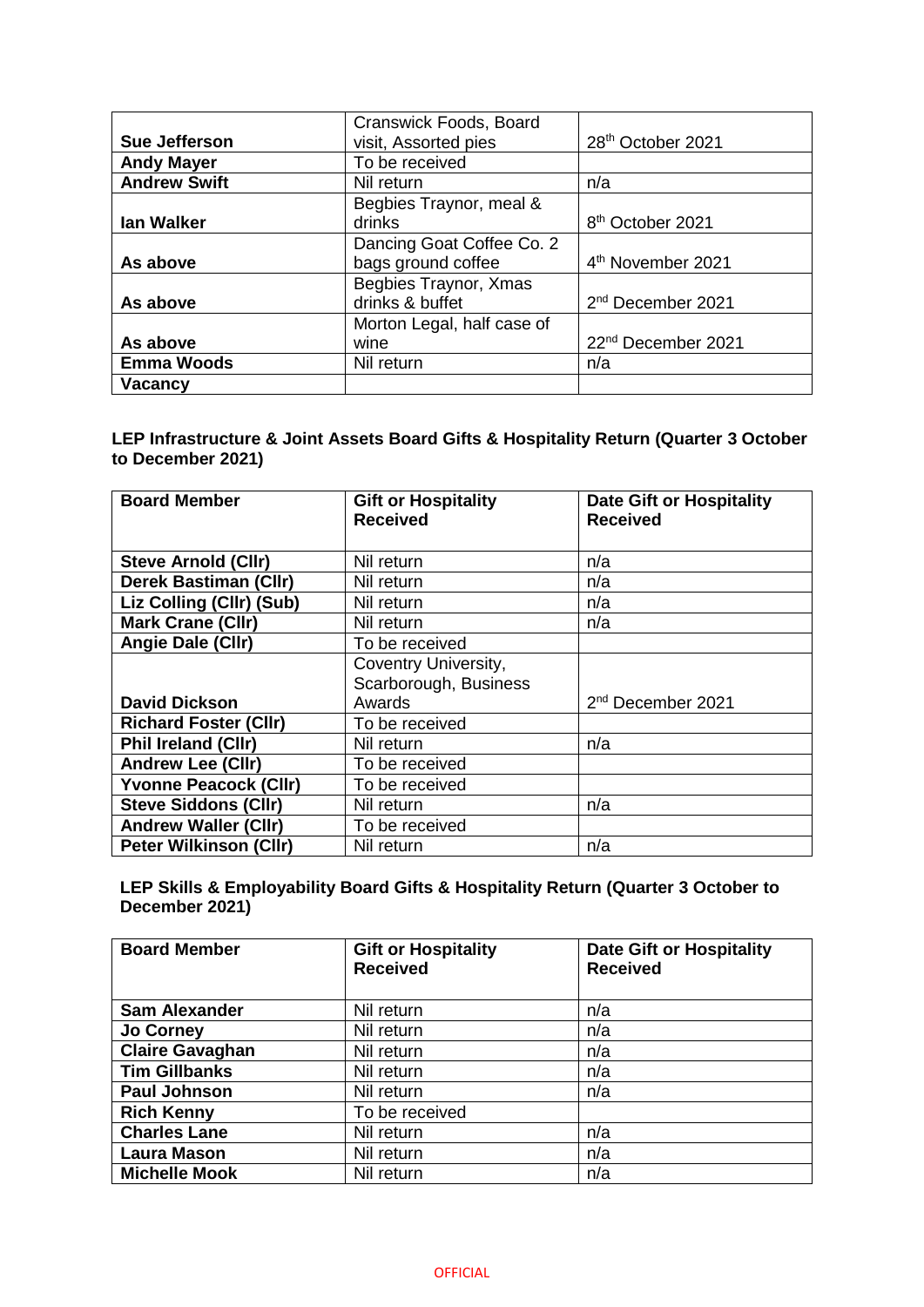| <b>Amanda Newbold</b>   | Nil return     | n/a |
|-------------------------|----------------|-----|
| <b>Phil Sayles</b>      | Nil return     | n/a |
| <b>Kathleen Shields</b> | Nil return     | n/a |
| <b>Maxine Squire</b>    | Nil return     | n/a |
| <b>James Sturdy</b>     | To be received |     |
| Vacancy                 |                |     |
| <b>Vacancy</b>          |                |     |

## **LEP Board Gifts & Hospitality Return (Quarter 4 January to March 2022)**

| <b>Board Member</b>                                | <b>Gift or Hospitality</b><br><b>Received</b>            | <b>Date Gift or Hospitality</b><br><b>Received</b> |
|----------------------------------------------------|----------------------------------------------------------|----------------------------------------------------|
| <b>Sam Alexander</b>                               | Nil return                                               | n/a                                                |
| Keith Aspden (Cllr)                                | Nil return                                               | n/a                                                |
| <b>Helen Boaden</b>                                | Nil return                                               | n/a                                                |
| Mark Crane (Cllr)                                  | Nil return                                               | n/a                                                |
| <b>David Dickson</b>                               | Nil return                                               | n/a                                                |
| <b>Peter Emery</b>                                 | Nil return                                               | n/a                                                |
| <b>Jan Garrill</b>                                 | Nil return                                               | n/a                                                |
| Jane, Lady Gibson                                  | Nil return                                               | n/a                                                |
| <b>Bruce Heppenstall</b>                           | Nil return                                               | n/a                                                |
| <b>Clare Hutchison</b>                             | <b>LEFT</b>                                              |                                                    |
| <b>Sue Jefferson</b>                               | FSB - Presenting awards<br>lunch                         | 22 <sup>nd</sup> February 2022                     |
| As above                                           | University of York - Bio<br>Yorkshire visit buffet lunch | 11 <sup>th</sup> March 2022                        |
| Carl Les (Cllr)                                    | Nil return                                               | n/a                                                |
| <b>Mark Robson (Cllr)</b>                          | Nil return                                               | n/a                                                |
| <b>Stephen Siddons (Cllr)</b>                      | Nil return                                               | n/a                                                |
| <b>Helen Simpson (Chair)</b>                       | <b>Baroness Macintosh -</b><br>Yorkshire First Lunch     | 4 <sup>th</sup> March 2022                         |
| <b>Jan Thornton</b>                                | Nil return                                               | n/a                                                |
| <b>Kiran Trehan</b>                                | Nil return                                               | n/a                                                |
| <b>Jonathan Wurr</b>                               | Nil return                                               | n/a                                                |
| <b>Andy D'Agorne (Cllr sub</b><br>for Cllr Aspden) | Nil return                                               | n/a                                                |

## **LEP Business Board Gifts & Hospitality Return (Quarter 4 January to March 2022)**

| <b>Board Member</b>    | <b>Gift or Hospitality</b><br><b>Received</b> | <b>Date Gift or Hospitality</b><br><b>Received</b> |
|------------------------|-----------------------------------------------|----------------------------------------------------|
| <b>Helen Bilton</b>    | Nil return                                    | n/a                                                |
| Jo Crebbin             |                                               |                                                    |
|                        | Nil return                                    | n/a                                                |
| <b>David Dickson</b>   | Nil return                                    | n/a                                                |
| <b>Carolyn Frank</b>   | Nil return                                    | n/a                                                |
| <b>Steve Garcia</b>    | Nil return                                    | n/a                                                |
| <b>Stephen Gregory</b> | Nil return                                    | n/a                                                |
|                        | FSB - Presenting awards                       |                                                    |
| <b>Sue Jefferson</b>   | lunch                                         | 22 <sup>nd</sup> February 2022                     |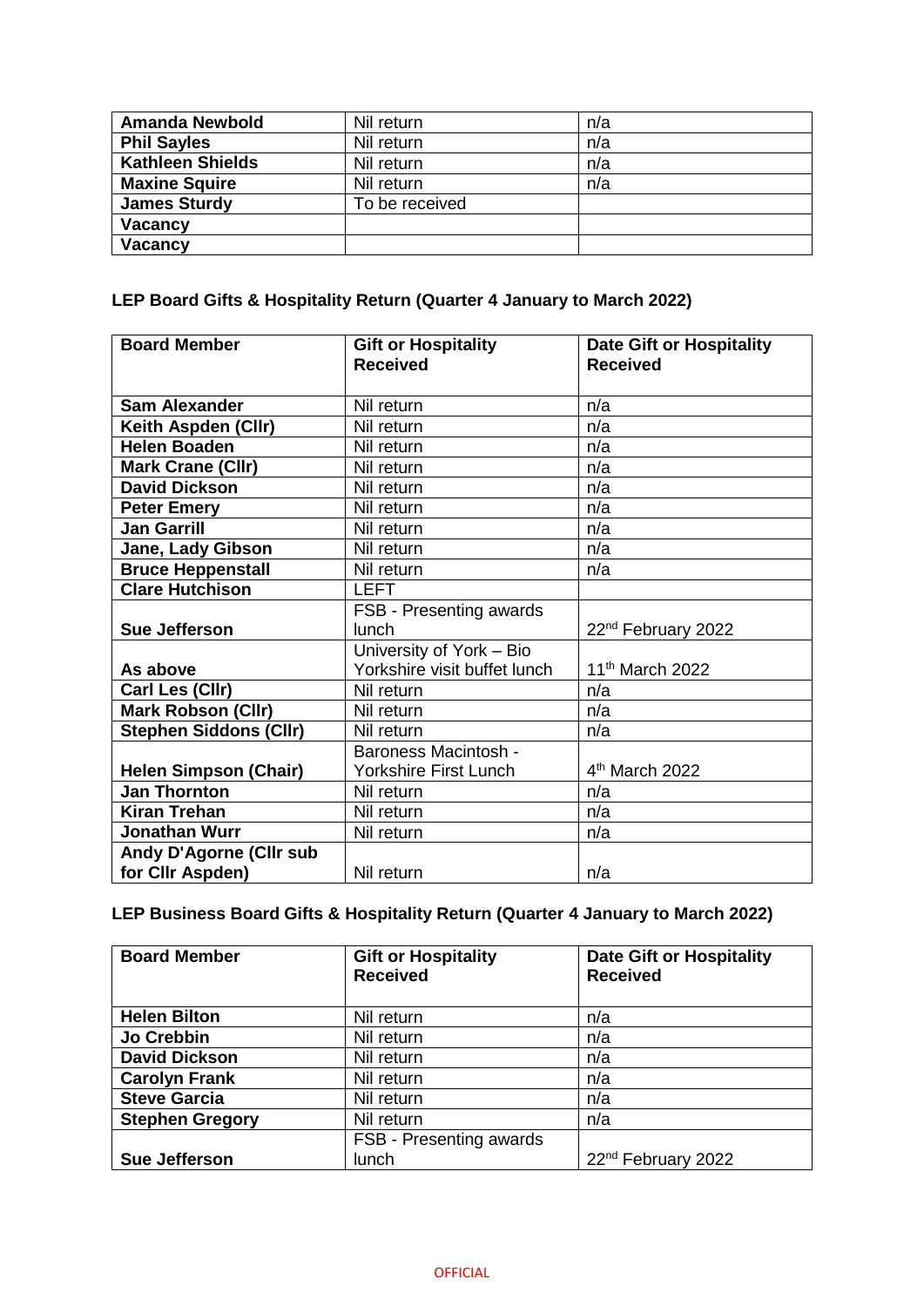|                     | University of York - Bio        |                             |
|---------------------|---------------------------------|-----------------------------|
| As above            | Yorkshire visit buffet lunch    | 11 <sup>th</sup> March 2022 |
| <b>Andy Mayer</b>   | Nil return                      | n/a                         |
| <b>Andrew Swift</b> | Nil return                      | n/a                         |
| <b>Lee Viney</b>    | Nil return                      | n/a                         |
| lan Walker          | Morton Legal - Lunch            | 17th February 2022          |
|                     | Mr Campey - Bottle of           |                             |
| As above            | whiskey                         | 10 <sup>th</sup> March 2022 |
|                     | <b>Cygnet Wealth Management</b> |                             |
| As above            | Ltd - Green fees                | 24th March 2022             |
|                     | <b>Cowgills Insolvency</b>      |                             |
|                     | Practitioners - Lunch &         |                             |
| As above            | drinks                          | 25 <sup>th</sup> March 2022 |
| <b>Emma Woods</b>   | Nil return                      | n/a                         |
| <b>Vacancy</b>      |                                 |                             |
| <b>Vacancy</b>      |                                 |                             |

#### **LEP Infrastructure & Joint Assets Board Gifts & Hospitality Return (Quarter 4 January to March 2022)**

| <b>Board Member</b>           | <b>Gift or Hospitality</b><br><b>Received</b> | <b>Date Gift or Hospitality</b><br><b>Received</b> |
|-------------------------------|-----------------------------------------------|----------------------------------------------------|
| <b>Steve Arnold (CIIr)</b>    | Nil return                                    | n/a                                                |
| <b>Derek Bastiman (Cllr)</b>  | Nil return                                    | n/a                                                |
| <b>Mark Crane (Cllr)</b>      | Nil return                                    | n/a                                                |
| Angie Dale (Cllr)             | Nil return                                    | n/a                                                |
| <b>David Dickson</b>          | Nil return                                    | n/a                                                |
| <b>Richard Foster (Cllr)</b>  | Nil return                                    | n/a                                                |
| <b>Phil Ireland (CIIr)</b>    | Nil return                                    | n/a                                                |
| <b>Yvonne Peacock (Cllr)</b>  | To be received                                |                                                    |
| <b>Steve Siddons (Cllr)</b>   | Nil return                                    | n/a                                                |
| <b>Andrew Waller (Cllr)</b>   | To be received                                |                                                    |
| <b>Peter Wilkinson (Cllr)</b> | Nil return                                    | n/a                                                |

**LEP Skills & Employability Board Gifts & Hospitality Return (Quarter 4 January to March 2022)**

| <b>Board Member</b>     | <b>Gift or Hospitality</b><br><b>Received</b> | <b>Date Gift or Hospitality</b><br><b>Received</b> |
|-------------------------|-----------------------------------------------|----------------------------------------------------|
| <b>Sam Alexander</b>    | Nil return                                    | n/a                                                |
| <b>Claire Gavaghan</b>  | Nil return                                    | n/a                                                |
| Tim Gillbanks           | Nil return                                    | n/a                                                |
| <b>Martin Hewitson</b>  | Nil return                                    | n/a                                                |
| <b>Paul Johnson</b>     | Nil return                                    | n/a                                                |
| <b>Rich Kenny</b>       | Nil return                                    | n/a                                                |
| <b>Laura Mason</b>      | Nil return                                    | n/a                                                |
| <b>Michelle Mook</b>    | Nil return                                    | n/a                                                |
| <b>Amanda Newbold</b>   | Nil return                                    | n/a                                                |
| <b>Kathleen Shields</b> | Nil return                                    | n/a                                                |
| <b>Maxine Squire</b>    | Nil return                                    | n/a                                                |